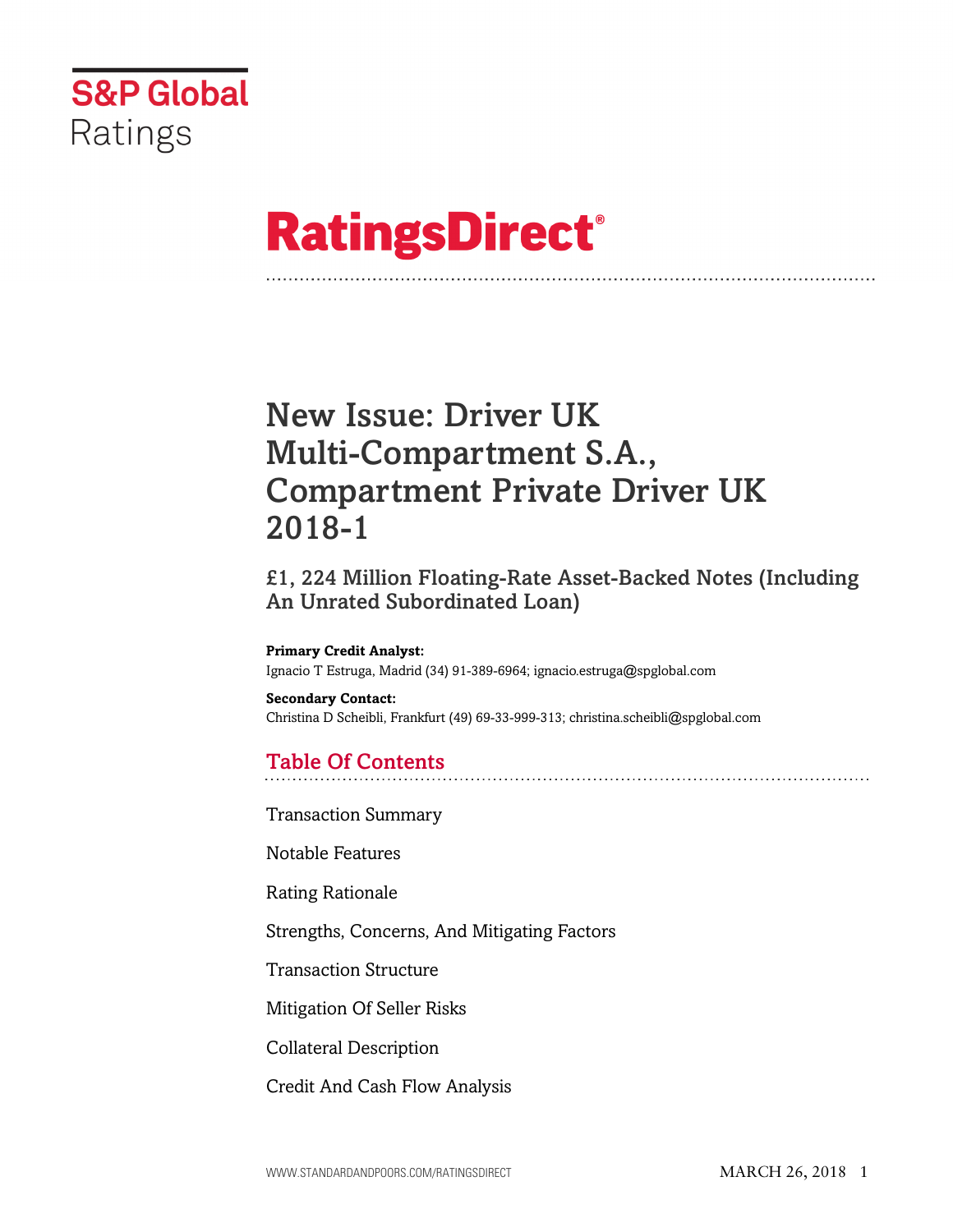## Table Of Contents (cont.)

[Credit Analysis](#page-14-1)

[Cash flow analysis](#page-19-0)

[Scenario Analysis](#page-20-0)

[Monitoring And Surveillance](#page-22-0)

[Related Criteria](#page-23-0)

[Related Research](#page-23-1)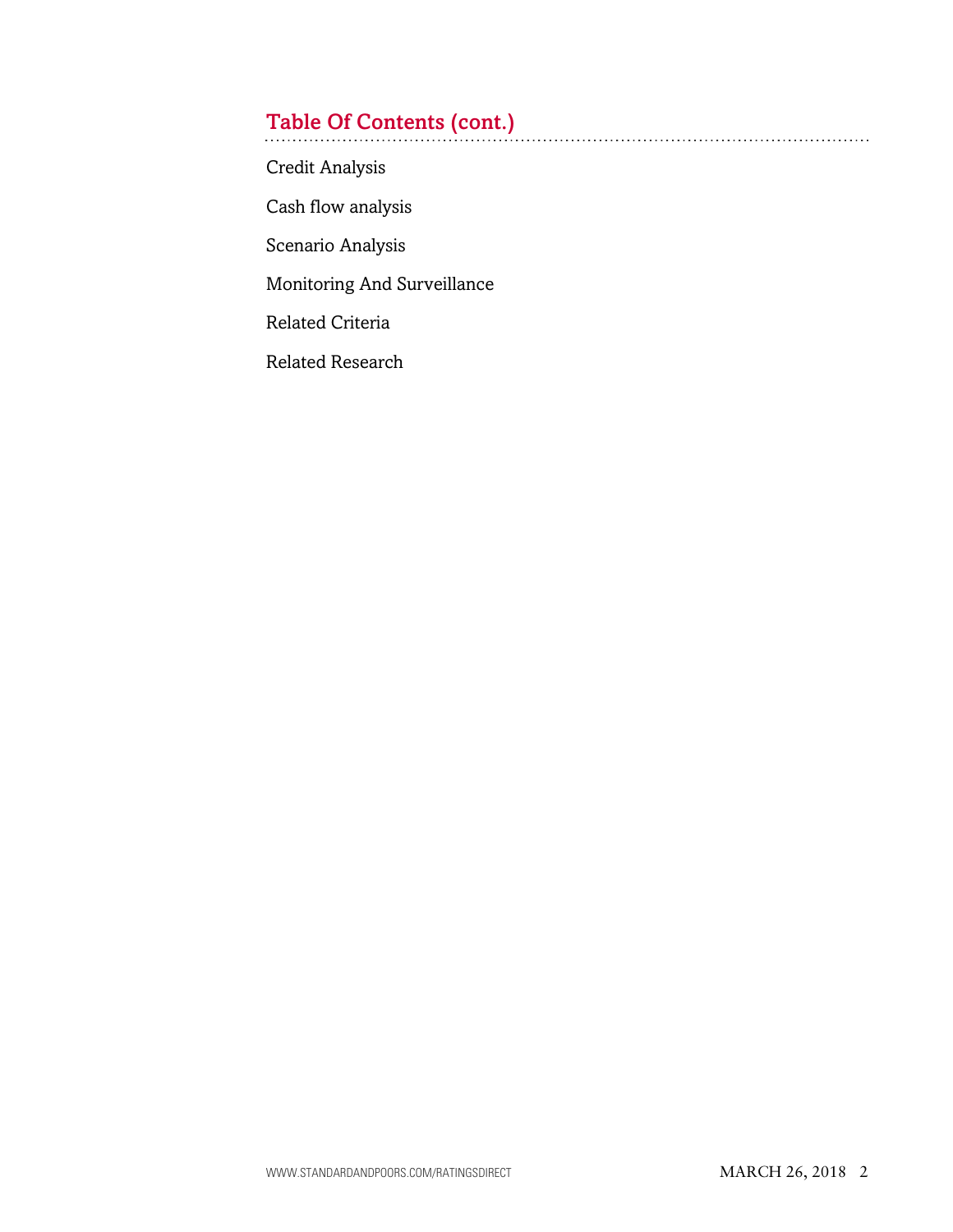## New Issue: Driver UK Multi-Compartment S.A., Compartment Private Driver UK 2018-1

£1, 224 Million Floating-Rate Asset-Backed Notes (Including An Unrated Subordinated Loan)

## Ratings Detail

| <b>Ratings Assigned</b> |            |                   |                                                |                        |                                         |                                     |                         |  |  |
|-------------------------|------------|-------------------|------------------------------------------------|------------------------|-----------------------------------------|-------------------------------------|-------------------------|--|--|
| Class                   | Rating*    | Amount<br>(min f) | Overcollateralization and<br>subordination (%) | Cash<br>reserve<br>(%) | Available credit<br>enhancement $(\%)\$ | Interest (%)+                       | Legal final<br>maturity |  |  |
| A                       | $AAA$ (sf) | 918.700           | 26.5                                           | 1.2                    | 27.7                                    | One-month<br>LIBOR plus<br>0.65%    | February<br>2028        |  |  |
| B                       | $A + (sf)$ | 87.500            | 19.5                                           | 1.2                    | 20.7                                    | One-month<br>LIBOR plus<br>1.20%    | February<br>2028        |  |  |
| Subordinated<br>loan    | <b>NR</b>  | 217.605           | 2.1                                            | 1.2                    | 3.3                                     | One-month<br>LIBOR plus a<br>margin | February<br>2028        |  |  |

\*Our ratings address timely payment of interest and payment of principal no later than the legal final maturity date.

§Includes the class B notes' subordination (for the class A notes only), a subordinated loan, overcollateralization, and a cash reserve (see "Transaction Key Features").

†Subject to a floor of zero.

NR--Not rated.

## Transaction Participants Originator and servicer Volkswagen Financial Services (UK) Ltd. Seller Volkswagen Financial Services (UK) Ltd. Arranger MUFG Securities EMEA PLC Security trustee Wilmington Trust SP Services (Frankfurt) Corporate services provider Circumference FS (Luxembourg) S.A. Data protection trustee Wilmington Trust SP Services (Frankfurt) Bank account provider, collection account provider, paying agent, calculation agent, cash administrator, and interest determination agent Elavon Financial Services DAC, U.K. Subordinated lender Volkswagen International Luxembourg

Interest rate swap counterparty **State State State State State State State State State State State State State State State State State State State State State State State State State State State State State State State Sta** 

#### Supporting Ratings

| Institution/role                                                                 | Rating                   |
|----------------------------------------------------------------------------------|--------------------------|
| Elavon Financial Services DAC, U.K. Branch as transaction bank account provider* | $AA$ -/Stable/ $A-1+$    |
| Royal Bank of Canada, London Branch as interest rate swap counterparty*          | $AA$ -/Negative/ $A$ -1+ |

\*Based on the issuer credit ratings on the parent companies, Elavon Financial Services DAC and Royal Bank of Canada, respectively.

GmbH

GmbH

Branch

S.A.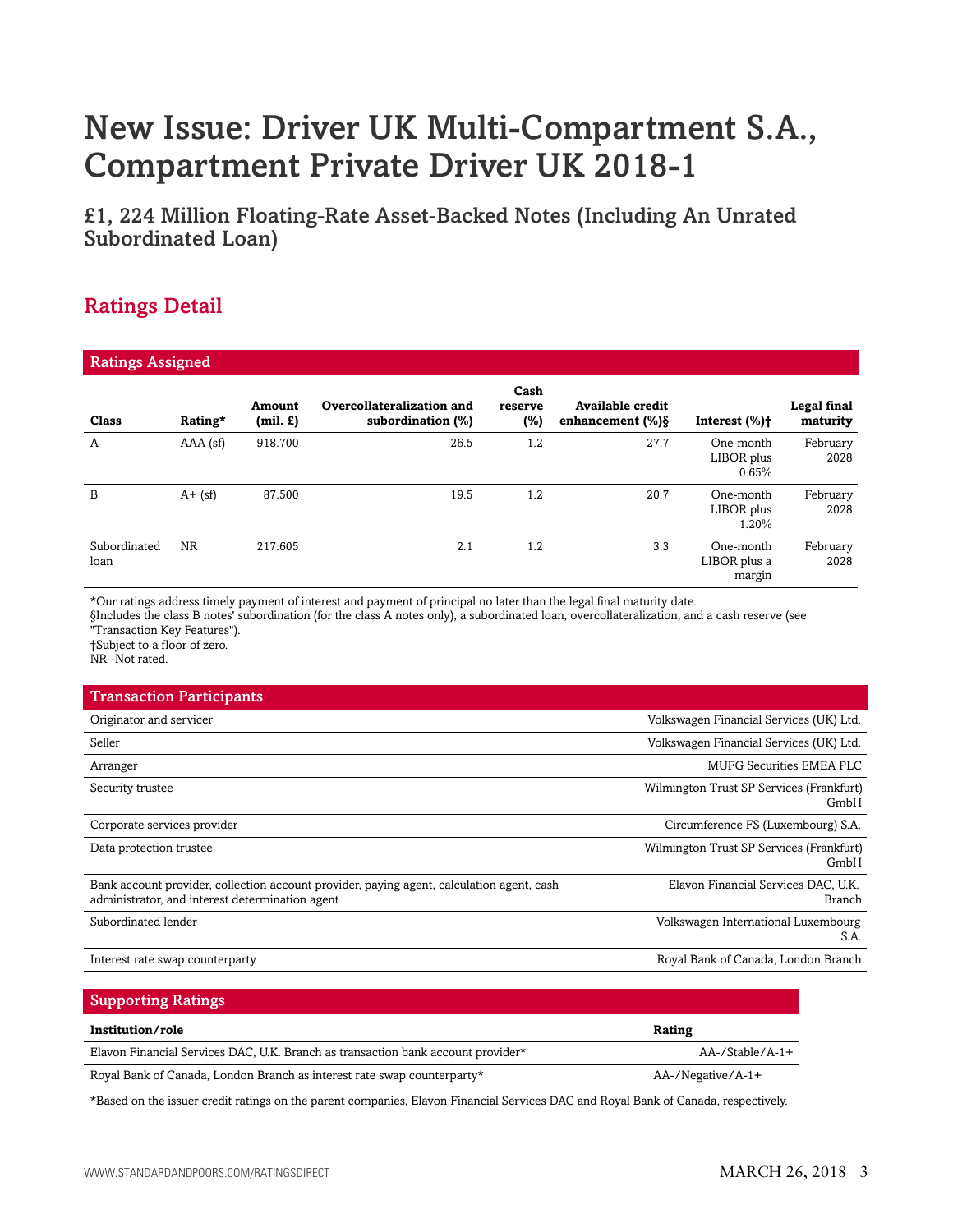| <b>Transaction Key Features</b>                                               |                                                                                                                                                                                                                                                      |
|-------------------------------------------------------------------------------|------------------------------------------------------------------------------------------------------------------------------------------------------------------------------------------------------------------------------------------------------|
| Closing date                                                                  | March 26, 2018                                                                                                                                                                                                                                       |
| Collateral                                                                    | Auto loan receivables under loan contracts with borrowers resident in England, Wales, and Scotland.                                                                                                                                                  |
| Total receivables, discounted receivable<br>balance $(E)^*$                   | 1,250,005,566.84                                                                                                                                                                                                                                     |
| Country of origination                                                        | U.K.                                                                                                                                                                                                                                                 |
| Transaction structure                                                         | Two years revolving pool then amortizing; true sale                                                                                                                                                                                                  |
| Redemption profile                                                            | Sequential after revolving period, switching to pro rata after additional overcollateralization builds up,<br>subject to compliance with the transaction's performance tests.                                                                        |
| Credit enhancement for the class A notes<br>(as a percentage of asset volume) | 27.7%, which includes: Subordination: 24.4%, overcollateralization: 2.1%, cash reserve: 1.2%, and<br>excess spread (initial percentage per year): 0.0%                                                                                               |
| Credit enhancement for the class B notes<br>(as a percentage of asset volume) | 20.7%, which includes: Subordination: 17.4%, overcollateralization: 2.1%, cash reserve: 1.2%, and<br>excess spread (initial percentage per year): 0.0%                                                                                               |
| Cash reserve description                                                      | An amount to cover liquidity shortfalls during the life of the transaction and redeem notes at the end of<br>the transaction; amortizing at 1.2% of outstanding asset balance, subject to a floor of 1.0% of the initial<br>discounted pool balance. |
| Commingling reserve                                                           | N.A.                                                                                                                                                                                                                                                 |

<span id="page-3-0"></span>\*Based on the pool as of Feb. 28, 2018. N.A.--Not available.

## Transaction Summary

S&P Global Ratings has assigned credit ratings to Driver UK Multi-Compartment S.A., Compartment Private Driver UK 2018-1's (Private Driver UK 2018-1) class A and B notes. At closing, Private Driver UK 2018-1 also issued an unrated subordinated loan.

Private Driver UK 2018-1 securitizes a portfolio of U.K. auto loan receivables, which Volkswagen Financial Services (UK) Ltd. originated and granted to its private and small-commercial customer base. This is Volkswagen Financial Services (UK)'s eighth U.K. auto loan transaction. The issuer can purchase further eligible receivables during the two-year revolving period, as long as no early termination events occur.

Credit enhancement for the rated class A and B notes arises from a combination of subordination, overcollateralization, and a cash reserve. Our analysis indicates that the available credit enhancement for the class A and B notes is sufficient to withstand the credit and cash flow stresses that we apply at the assigned rating levels.

## <span id="page-3-1"></span>Notable Features

The transaction's documented payment structure and capital structure are very similar to its rated predecessor, DRIVER UK Multi-Compartment S.A., Compartment Driver UK six (Driver UK six; see "New Issue: DRIVER UK Multi-Compartment S.A., Compartment Driver UK six," published on Sept. 25, 2017). However, Private Driver UK 2018-1's revolving period has increased to 24 months, from six months for its predecessor. Additionally, the class A and B notes have 2.1% and 1.6%, more available credit support, respectively, than Driver UK six's class A and B notes. Both classes of notes also benefit from higher target overcollateralization levels during the revolving and amortizing stage, compared with Driver UK six.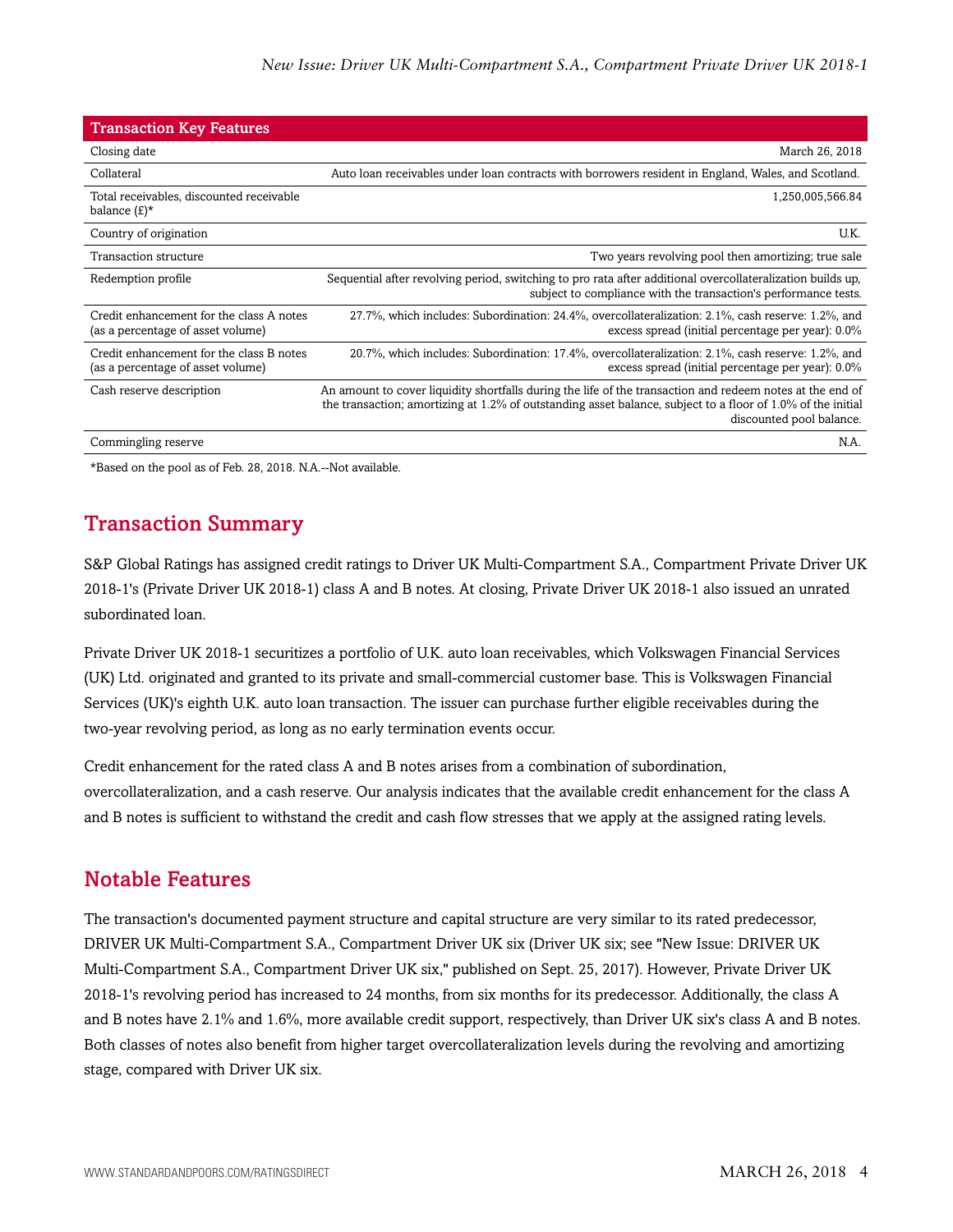Changes made to the structure in comparison to preliminary stage are limited to the interest compensation rate (increased to 1.9% from 1.2%), the interest compensation ledger initial amount (increased to £2.0 million from £1.5 million), the cap (increased to £4.0 million from £3.5 million), and the discount rate increment.

#### **Table 1**

#### Transaction Key Features: Credit Enhancement Summary (%)

| . .                             | .                        |               |                |
|---------------------------------|--------------------------|---------------|----------------|
|                                 | Private Driver UK 2018-1 | Driver UK six | Driver UK four |
|                                 | Initial                  | Initial       | Initial        |
| <b>Class A enhancement</b>      |                          |               |                |
| Subordination*                  | 24.4                     | 22.6          | 21.7           |
| O/C <sub>9</sub>                | 2.1                      | 1.8           | 1.1            |
| Reserve account                 | 1.2                      | 1.2           | 1.2            |
| Total                           | 27.7                     | 25.6          | 24.0           |
| <b>Class B enhancement</b>      |                          |               |                |
| Subordination*                  | 17.4                     | 16.1          | 14.8           |
| O/C <sub>9</sub>                | 2.1                      | 1.8           | 1.1            |
| Reserve account*                | 1.2                      | 1.2           | 1.2            |
| Total                           | 20.7                     | 19.1          | 17.1           |
| Estimated annual excess spread† | 0.0                      | 0.0           | 0.0            |

\*As a Percentage of the initial collateral balance. §As a percentage of the performing collateral balance. †Calculated using the closing WAC. O/C--Overcollateralization. WAC--Weighted-average coupon.

### <span id="page-4-0"></span>Rating Rationale

#### Operational risk

The originator is a wholly owned subsidiary of Volkswagen Bank GmbH (A-/Negative/A-2), which is, in turn, a subsidiary of Volkswagen AG (VW). In our view, the Volkswagen group's track record of stable, strong-quality asset origination is among the best of all European asset-backed securities (ABS) issuers. Our ratings on the notes reflect our assessment of the company's origination policies. There was no back-up servicer at closing. We have reviewed Volkswagen Financial Services (UK) as the servicer in line with our operational risk criteria, based on the prime auto loan assets (see "Global Framework For Assessing Operational Risk In Structured Finance Transactions," published on Oct. 9, 2014). We have concluded that operational risk does not constrain our ratings on the notes.

#### Economic outlook

We forecast U.K. GDP growth of 1.0% in 2018 before rebounding to 1.3% and 1.5% in 2019 and 2020, respectively. We estimate an unemployment rate of 4.5% in 2018, increasing further to 4.7% and 4.8% in 2019 and 2020. Our consumer price index inflation forecast for 2018 is 2.4%, which will drop to 1.9% in 2019, before rising to 2.0% in 2020 (see "Hope Overcomes Fears As The Fundamentals Propel Europe Forward," published on Dec. 5, 2017, and "European Economic Snapshots For 1Q18 Published," published on Feb. 16, 2018). Rising inflation--which has not been matched by rises in nominal wages--will continue to constrain borrowers' disposable incomes, potentially affecting their ability to service their debts. We therefore believe that the strong U.K. auto securitization performance witnessed to date may begin to weaken. Our credit assumptions reflect this outlook.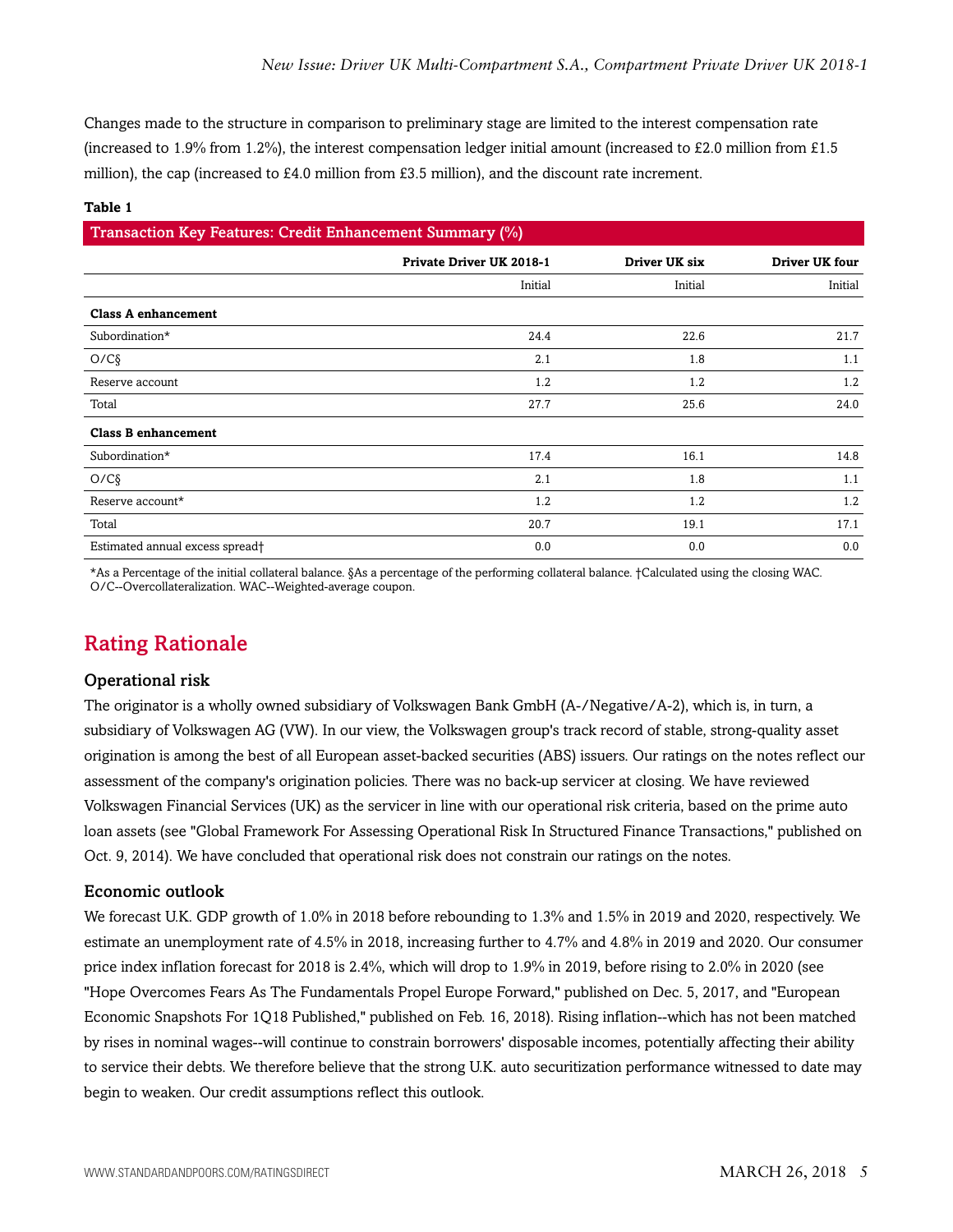#### Credit risk

We analyzed credit risk by applying our European auto ABS criteria (see "Methodology And Assumptions For European Auto ABS," published on Oct. 15, 2015). We have used performance data from Volkswagen Financial Services (UK)'s loan portfolio and from related transaction (Driver UK two, Driver UK three, and Driver UK four) to analyze credit risk.

We have taken the transaction's revolving nature into account, as well as its limited replenishment criteria. Under our view of the worst pool composition, our gross loss base-case assumption for the securitized pool is 1.85% for hostile terminations and 4.5% for voluntary terminations.

We applied our base-case multiples of 4.60x and 3.17x for defaults and of 2.10x and 1.73x for voluntary terminations, at the 'AAA' and 'A+' rating levels, respectively. Multiples were adjusted in comparison to those used for Driver UK six to account for a higher uncertainty associated to a longer revolving period. These stress assumptions account for the remaining uncertainty regarding VW's manipulation of diesel engines. Moreover, we sized stressed recoveries of 40% for all rating levels based on recovery data from Volkswagen Financial Services (UK).

The transaction is also exposed to residual values. Our loss assumption for residual values incorporates a higher market value decline risk, considering the potential decline due to irregularities related to NOx emissions in the pool and the overall car market environment in the U.K.

About 1.76% of the pool (by volume) relates to vehicles equipped with EA 189 diesel engines affected by the NOx emissions issue. At this stage, we consider that the stressed recovery rate and market value decline assumptions cover the potential for recoveries to deteriorate due to any reduction in resale values.

#### Cash flow analysis

We have assessed the transaction's documented payment structure. After the two-year replenishment period, the notes start to amortize sequentially and switch from sequential to pro rata amortization once the notes reach certain documented overcollateralization levels. We also assessed the transaction's purchase price mechanism, which leads to the purchase of assets at a discounted cash flow valuation. Our analysis indicates that the available credit enhancement for the class A and B notes is sufficient to withstand the credit and cash flow stresses that we apply at the assigned rating levels.

#### Counterparty risk

We have analyzed counterparty risk by applying our current counterparty criteria (see "Counterparty Risk Framework Methodology And Assumptions," published on June 25, 2013). The replacement mechanisms in the transaction documents mitigates these risks in line with our current counterparty criteria.

#### Legal risk

The issuer is bankruptcy remote, in line with our legal criteria (see "Structured Finance: Asset Isolation And Special-Purpose Entity Methodology," published on March 29, 2017). We received a legal opinion, which indicated that the sale of the assets would survive the insolvency of Volkswagen Financial Services (UK) as the seller.

In relation to seller related risks, in our view, the advance payment mechanism fully mitigates the transaction's commingling risk exposure. We believe that the transaction may be exposed to setoff risk, as its documented eligibility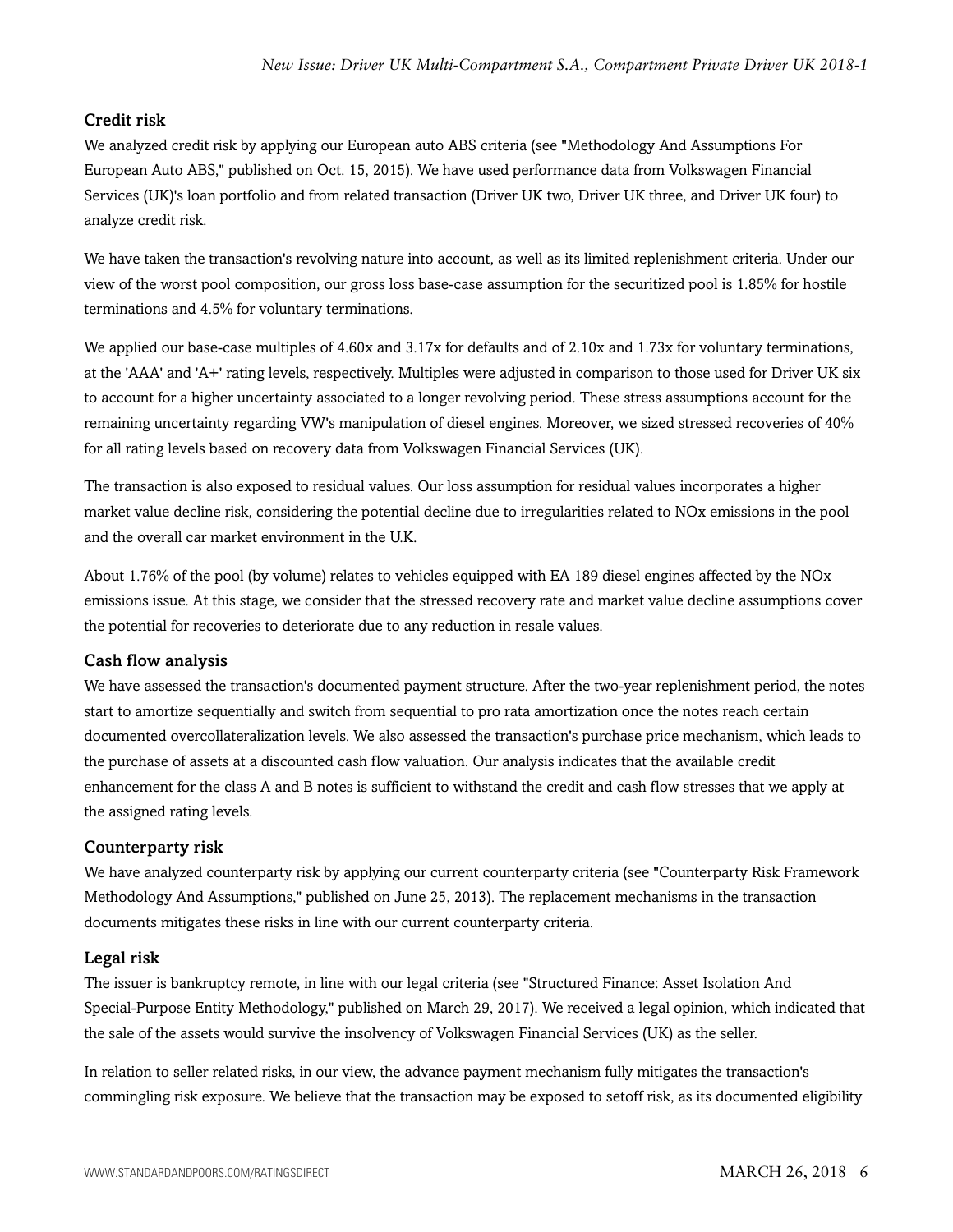criteria for the inclusion of receivables does not exclude loans that the originator granted to its employees. We have also factored into our analysis potential losses that could arise in relation to any potential risks for vehicles affected by the emissions issue. We have sized and incorporated the resulting exposure as a loss in our cash flow modeling.

#### Credit stability

We have analyzed the effect of a moderate stress on our credit assumptions and their ultimate effect on our ratings on the notes. We have run two scenarios and the results are in line with our credit stability criteria (see "Methodology: Credit Stability Criteria," published on May 3, 2010).

#### Sovereign risk

The application of our structured finance ratings above the sovereign criteria does not cap our ratings in this transaction (see "Ratings Above The Sovereign - Structured Finance: Methodology And Assumptions," published on Aug. 8, 2016).

## <span id="page-6-0"></span>Strengths, Concerns, And Mitigating Factors

#### Strengths

- Volkswagen Financial Services (UK) is a wholly owned subsidiary of Volkswagen Bank. It has over 16 years' origination and servicing experience. It is currently the Volkswagen group's second-largest retail financing subsidiary, after its German parent company.
- The pool is granular and geographically diversified in England, Scotland, and Wales, comprising 67,642 loans. The pool has low borrower concentration risk, with the top 20 borrowers accounting for about 0.35%.
- As of the pool cut-off date, Feb. 28, 2018, the pool did not contain any contracts with payments that are overdue.
- Under certain conditions related to deteriorating asset performance, the transaction would switch from pro rata to sequential amortization.
- The structure benefits from a fully funded liquidity reserve, initially sized at 1.2% of the initial asset balance and amortizing subject to a floor (minimum level). The liquidity reserve serves primarily as liquidity support to mitigate any temporary shortfalls. Ultimately, it is available to repay the notes at the end of the transaction's life.
- In order to mitigate negative carry, where the cost of borrowing exceeds the return obtained from it, during the revolving period, if the issuer is not able to reinvest its cash in eligible receivables (more than 15% of the performing collateral), the notes would have to start amortizing.

#### Concerns and mitigating factors

- The transaction's payment structure is not fully sequential. Once certain target overcollateralization levels have been reached (and as long as they are maintained), the issuer pays principal pro rata on the class A and B notes. We have accordingly stressed cash flows for each rating level, which included modeling the potential switch from pro-rata to sequential payment.
- During the revolving period, the pool's credit quality may shift, and the transaction's performance may deteriorate as a result of the substitution of amortizing assets. Additionally, the transaction features a relatively long two-year revolving period along with few replenishment conditions, limited to a cap on used vehicles (which cannot comprise more than 50%) and certain performance triggers (see "Credit enhancement increase condition"), which would stop the replenishment period if the transaction's performance were to deteriorate substantially. Furthermore, our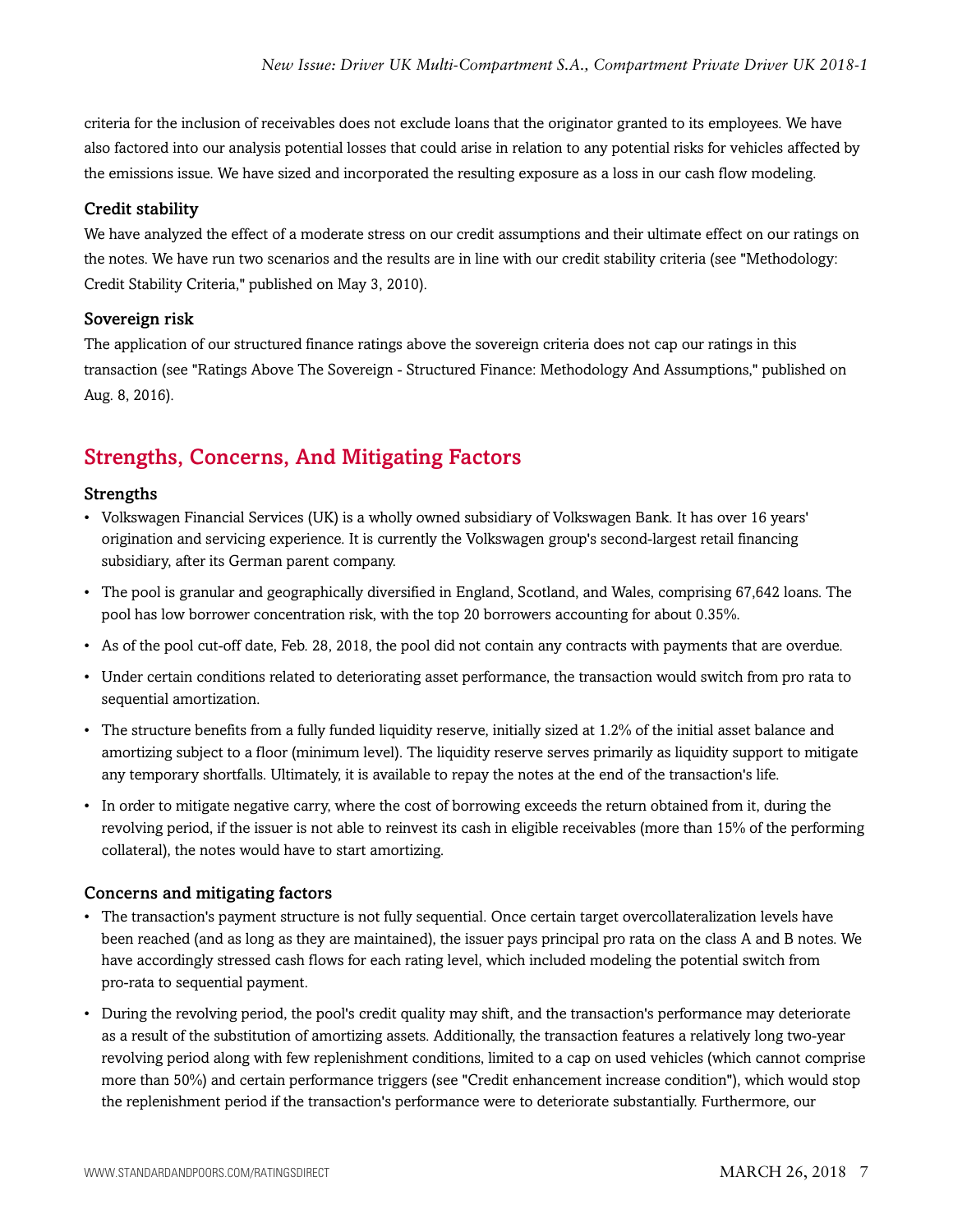base-case loss and multiples assumptions take into account deteriorating credit quality due to changes in the portfolio composition.

- Of the pool, 43.45% comprises contracts related to diesel vehicles, and we estimate that 7.5% of the pool comprises non-EURO 6 compliant diesel vehicles. In our view, recent debates in Europe that diesel NO2 emissions are a threat to public health will add further pressure on the resale value of used diesel vehicles. We have considered this risks in our market value decline analysis.
- Unlike most other European auto ABS transactions, the structure does not have any excess spread. Volkswagen Financial Services (UK) matches the transaction's interest receipts and expenses through the discounting mechanism, and any remaining amounts are paid back to Volkswagen Financial Services (UK).
- The cash reserve amortizes, subject to a floor (minimum level). This reduces protection for the noteholders as the transaction nears maturity. We have incorporated the amortizing features in our cash flow model to account for its effect on available credit enhancement.
- There are balloon loans (personal contract plan [PCP] agreement loans), which do not fully amortize with the regular installments, and therefore have a single large payment at contract's end. As a result, the transaction is exposed to market value risk and borrower payment shock. The initial credit enhancement level has been adequately sized to cover the risk of back-loaded losses, and the potential losses on larger contract exposures at the end of the transaction. Moreover, we have applied additional stresses to address market value risk, the risk that the asset's value is lower than anticipated at the end of the contract term for balloon loans.
- The issuer is exposed to potential gross losses from voluntary termination, as permitted by the U.K. Consumer Credit Act. We have considered this when sizing the gross loss base-case assumptions.
- The issuer purchased the assets at a discounted cash flow valuation. Due to this revaluation, cash shortfalls could arise from prepayments, because when borrowers prepay, they only repay the loan's nominal value. To mitigate this loss, the transaction has an interest compensation reserve. The reserve works by taking from the collections, each month, an amount (a percentage to be determined, multiplied by the future discounted receivables balance).

## <span id="page-7-0"></span>Transaction Structure

At closing, the issuer purchased a pool of auto loan receivables (see chart 1). The loan receivables are discounted at a fixed rate of interest, so that the effective interest available to the issuer is reduced, leaving no excess spread in the transaction. Therefore, interest receipts are equal to the sum of:

- The weighted-average interest due to the swap counterparty under the terms of the swaps on the class A and B notes;
- The interest due under the subordinated loan;
- The amount due to the interest compensation reserve; and
- Administrative expenses and a servicing fee.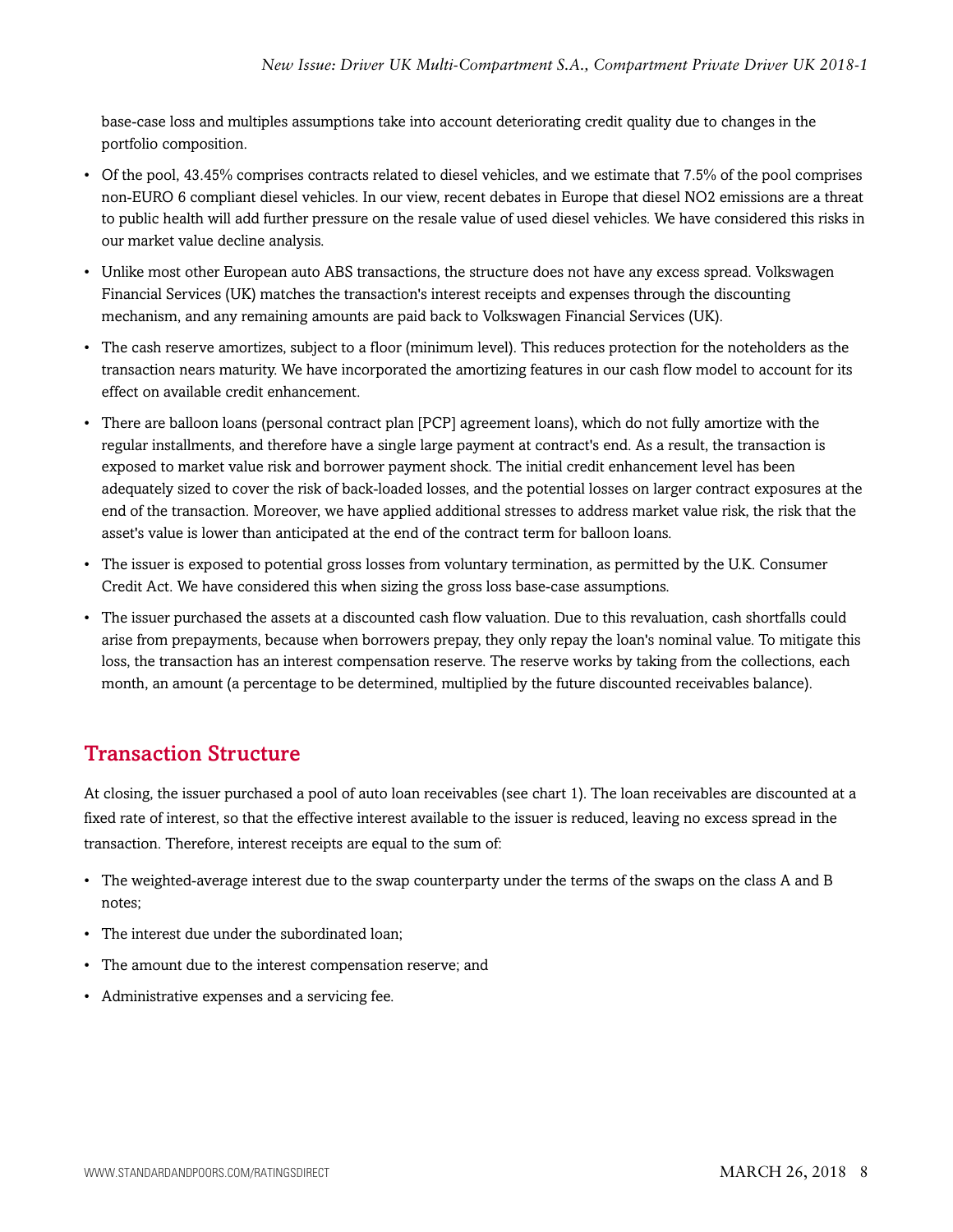#### **Chart 1** DRIVER UK Multi-Compartment S.A., Compartment Private Driver UK 2018-1 **Transaction Structure**



Copyright @ 2018 by Standard & Poor's Financial Services LLC. All rights reserved.

#### Revolving period

During the revolving period, the issuer uses collections from the assets and also the proceeds, if any, from the new issuance of notes and subordinated loan to purchase new receivables from the seller. The transaction revolves for two years, as long as none of the early amortization events occur. The transaction's early amortization events are as follows:

- A servicer replacement event occurs;
- A foreclosure event occurs;
- On two consecutive payment dates, the amounts sitting in the issuer accumulation account exceed 15% of the nondefaulted asset balance;
- On any payment date that falls after three consecutive payment dates following initial issuance, the actual class a overcollateralization percentage, under the transaction documents, is lower than 26.5%;
- Volkswagen Financial Services (UK) is no longer an affiliate of Volkswagen Bank, or any of its successors;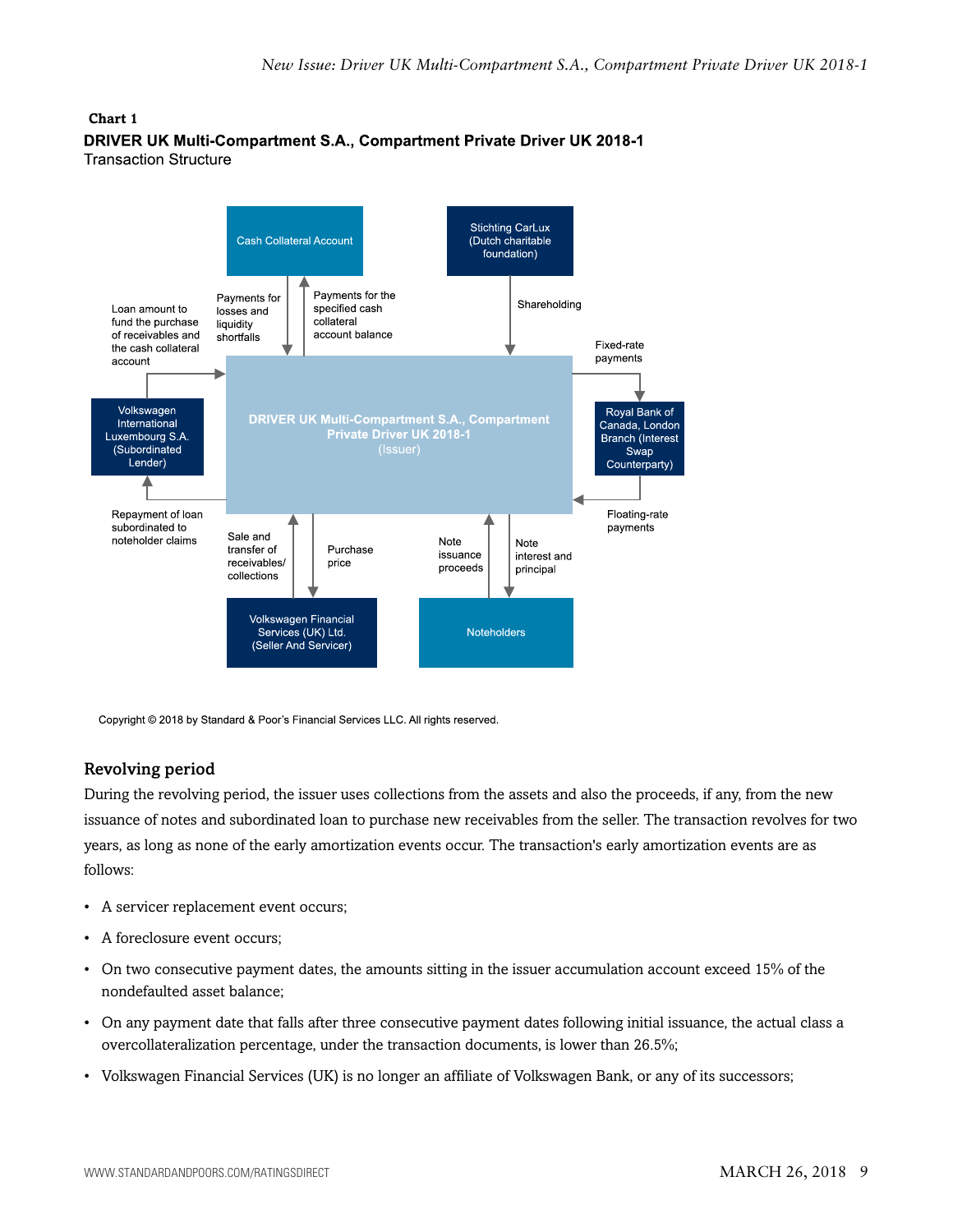- On any payment date the balance in the interest compensation ledger is zero; and
- A credit enhancement increase condition is in effect.

The transaction documents set out certain eligibility criteria for the initial pool and for the subsequent subpools added during the revolving phase. The main items are as follows:

- Borrowers are resident in England, Scotland, or Wales and are not affiliated with Volkswagen Financial Services (UK). Furthermore, defaulted or insolvent borrowers are excluded.
- Receivables are denominated and payable in pounds sterling.
- No receivable is overdue.
- Receivables come from valid financing contracts under the laws of England, Scotland, and Wales.
- Volkswagen Financial Services (UK) is the legal and beneficial owner of the receivables.
- Receivables were originated during the normal course of Volkswagen Financial Services (UK)'s activities and comply with the Consumer Credit Act.
- The maximum initial term of the receivables is 72 months, and maximum remaining term of the receivables is 70 months.
- Receivables from loans with the same borrower cannot be higher than £500,000.
- At least two installments have been paid on each receivable.
- The finance contract and the related vehicle details have been registered with HP Information Ltd.

In accordance with the transaction's eligibility criteria, after replenishment, the pool must comply with a concentration limit on used vehicles. We took this into consideration in our cash flow analysis when creating the worst potential pool at the end of the revolving period. Under the documentation, used vehicles cannot exceed more than 50% of the portfolio's outstanding discounted principal balance, after the addition of new purchased receivables.

#### **Originator**

Volkswagen Financial Services (UK) is a wholly owned subsidiary of Volkswagen Bank, a captive arm of the car manufacturer VW. Volkswagen Financial Services (UK) provides financial services to support all of the Volkswagen group automotive brands (e.g. Volkswagen, Audi, Bentley, SEAT, Skoda, and Porsche). The originator cooperates closely with approximately 800 Volkswagen group dealerships.

#### Underwriting policy

Volkswagen Financial Services (UK) checks the credit profile of the customer prior to it accepting an application. During the application process it utilizes an automated scoring system. Following this stage of the underwriting process, it then assesses information from the credit reference agencies and data pertaining to the customer profile is then assessed.

#### Priority of payments

The class A and B notes pay interest in arrears on a designated date each month, at a rate of LIBOR plus a respective margin. This coupon is floored at zero. The first interest payment date (IPD) is on April 25, 2018. The legal final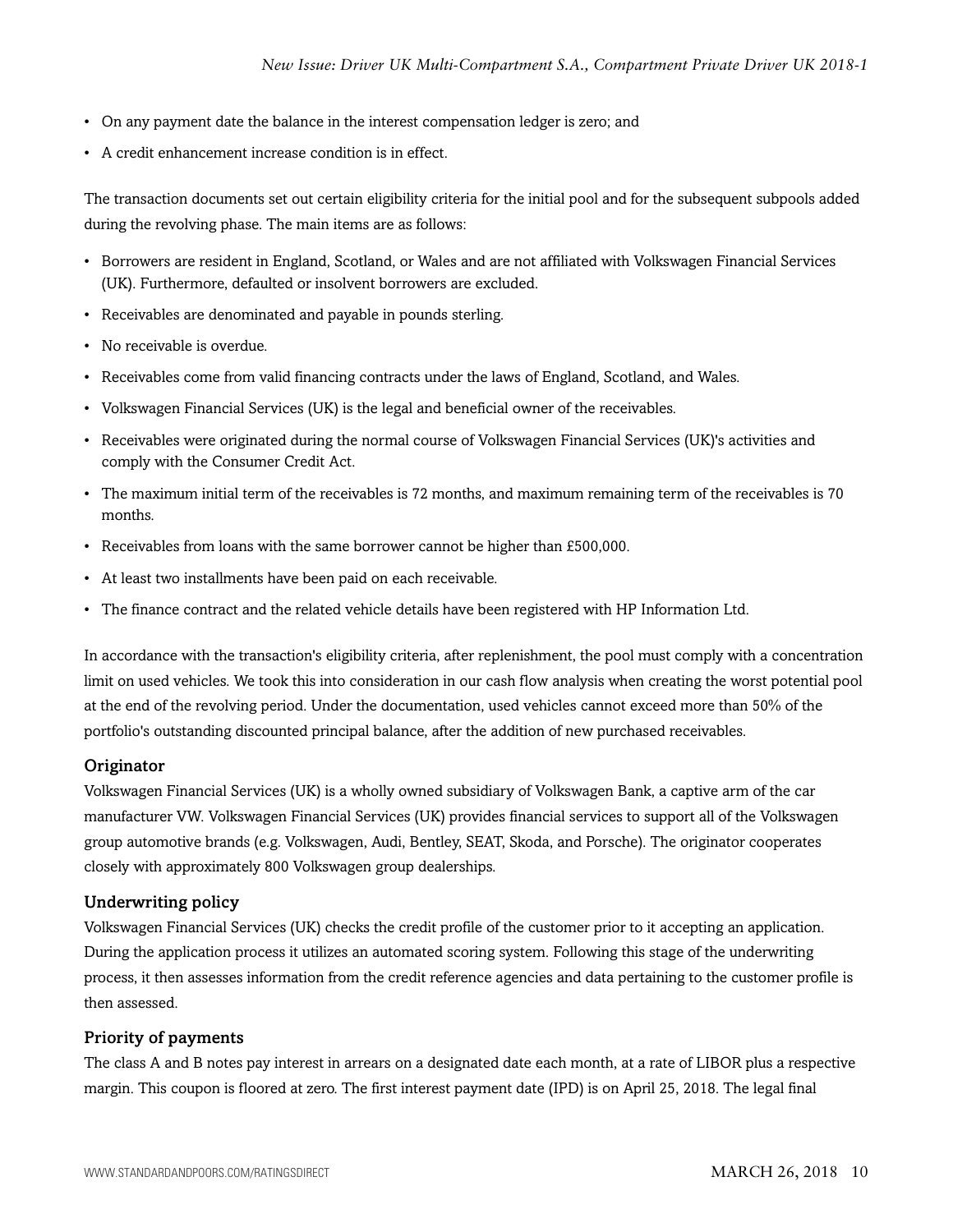maturity of the notes is in February 2028.

On each monthly IPD, the issuer applies to the priority of payments any asset collections, net swap receipts, and amounts from the cash reserve over the previous month, in the order outlined in table 2.

#### **Table 2**

| <b>Priority Of Payments (Simplified)</b> |                                                                                                                                                    |
|------------------------------------------|----------------------------------------------------------------------------------------------------------------------------------------------------|
|                                          | Taxes.                                                                                                                                             |
|                                          | Payments to the trustee.                                                                                                                           |
| 3                                        | Servicer fees.                                                                                                                                     |
|                                          | Senior fees, including payments to the corporate services provider, and data protection trustee.                                                   |
| 5                                        | Payments to the swap counterparty (except termination payments if the swap counterparty is the defaulting party or<br>downgraded below threshold). |
| 6                                        | Interest on the class A notes.                                                                                                                     |
|                                          | Interest on the class B notes.                                                                                                                     |
| 8                                        | Top-up cash reserve (only if drawn upon previously).                                                                                               |
| 9                                        | Class A notes' principal (sequential or pro rata).                                                                                                 |
| 10                                       | Class B notes' principal (sequential or pro rata).                                                                                                 |
| 11                                       | Payments to the swap counterparty not paid above.                                                                                                  |
| 12                                       | Interest and principal on the subordinated loan.                                                                                                   |
| 13                                       | All remaining amounts back to Volkswagen Financial Services (UK) through a final success fee.                                                      |

During the revolving period, once the target overcollateralization levels for class A and B notes are reached, the issuer uses the excess proceeds to pay the subordinated loan.

During the amortization period, the issuer redeems the notes sequentially until they reach the target overcollateralization levels. Once the target overcollateralization levels have been reached, the transaction switches to pro-rata amortization from sequential. At any time the transaction can switch back to sequential amortization, if there is a credit enhancement increase condition, if the servicer becomes insolvent, or if the aggregate discounted asset balance falls below 10% of the initial discounted asset balance.

The credit enhancement increase condition are in effect if the cumulative net loss ratio exceeds (i) 0.6%, if the pool seasoning is less than or equal to 12 months, (ii) 1.5%, if the pool seasoning is between 12 months (exclusive) and 21 months (inclusive), (iii) 2.7%, if the pool seasoning is between 21 months (exclusive) and 30 months (inclusive), or (iv) 4.0%, if the pool seasoning is greater than 30 months.

Table 3 describes the initial overcollateralization levels and target overcollateralization levels, both during and after amortization, and once the credit enhancement increase condition is in effect. A target overcollateralization level of 100% implies a permanent switch to sequential amortization from pro-rata, which could happen at any time once a credit enhancement increase condition is in effect, or if the servicer becomes insolvent.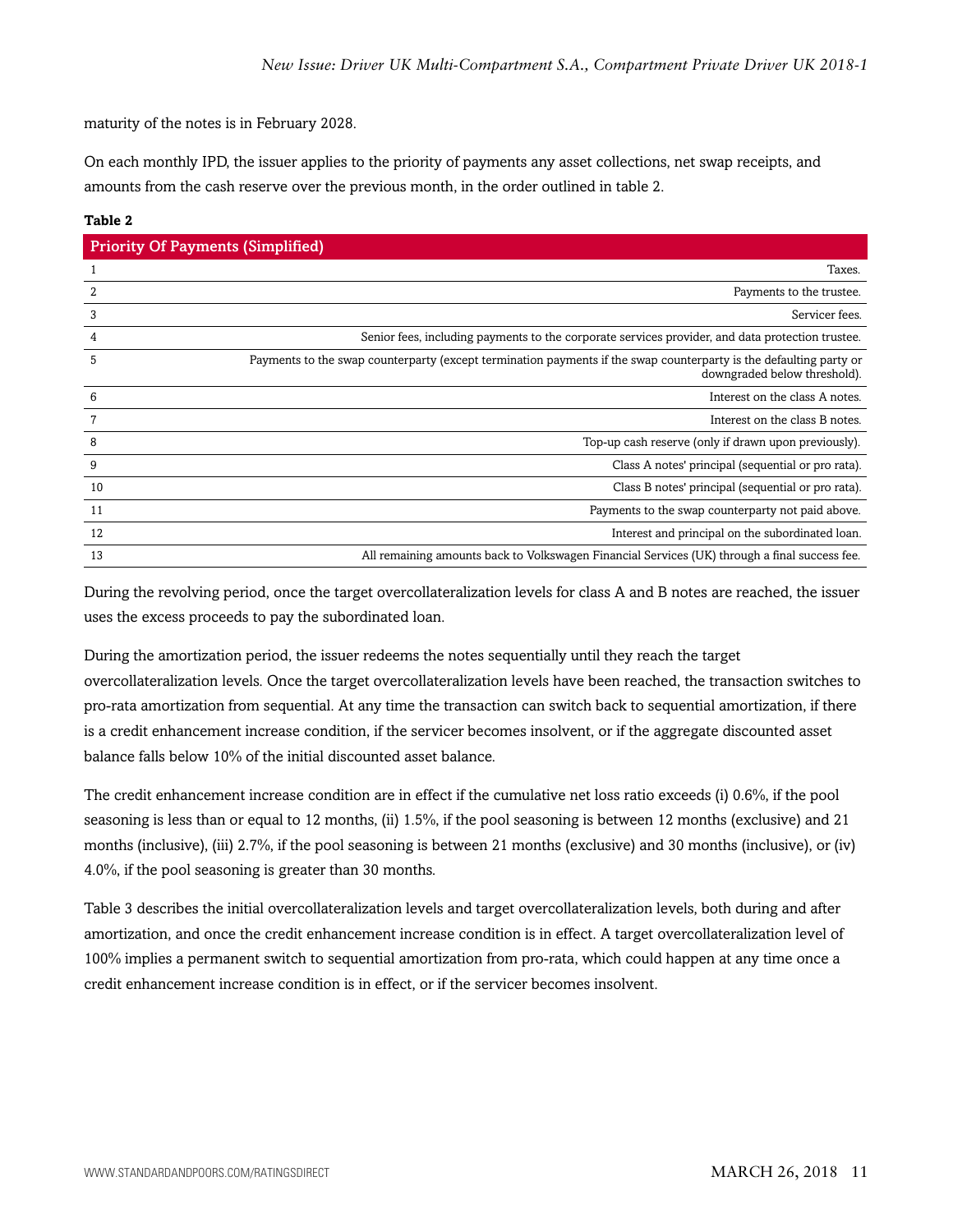| <b>Overcollateralization Levels</b> |                                  |                                         |                            |                                                    |  |  |  |
|-------------------------------------|----------------------------------|-----------------------------------------|----------------------------|----------------------------------------------------|--|--|--|
|                                     | Actual overcollateralization (%) | Target overcollateralization levels (%) |                            |                                                    |  |  |  |
| Class                               | At closing                       | <b>Revolving period</b>                 | <b>Amortization period</b> | Credit enhancement increase condition<br>in effect |  |  |  |
| A                                   | 26.5                             | 28.5                                    | 32.5                       | 100.0                                              |  |  |  |
| B                                   | 19.5                             | 21.5                                    | 25.5                       | 100.0                                              |  |  |  |

#### **Table 3**

#### Cash reserve

The issuer deposited 1.2% of the initial discounted asset balance as a general cash reserve at closing. Amounts deposited in the general cash reserve account are available to mitigate any liquidity shortfalls in the payment of senior costs and expenses, and interest on the class A and B notes. As soon as the aggregate discounted receivables balance has been reduced to zero or on the final maturity date, the issuer can also use the cash reserve to redeem the class A and B notes. The cash reserve amortizes at 1.2% of the outstanding discounted asset balance, subject to a floor, which is the lesser of (i) 1.0% of the initial discounted pool balance; and (ii) the class A and B notes' outstanding amount. The amounts that are released from the reserve are paid directly to the subordinated loan, provided that no credit enhancement increase condition is in effect.

#### Purchase at the discounted cash flow valuation

The special-purpose entity (SPE) purchases the assets at a discounted cash flow valuation. Due to this revaluation, cash shortfalls could arise from prepayments, because when borrowers prepay, they only repay the loan's nominal value.

In this case, the SPE suffers a loss, which is the difference between the nominal value and the outstanding discounted balance. The earlier the loan prepays, the higher the prepayment loss.

As the issuer purchased the receivables at a discounted cash flow value, prepayments will typically result in a prepayment loss for the SPE, as the prepayments will be at a nominal value. To mitigate this loss, the transaction has an interest compensation reserve. The reserve works by taking from the collections, each month, an amount (equal to a percentage to be determined, multiplied by the outstanding collateral balance). The issuer then uses this amount to credit an interest compensation ledger up to a maximum limit. When a prepayment loss is recorded, then an amount equal to that loss is released from the ledger into the priority of payments. If prepayment losses are greater than what is available in the interest compensation reserve, then a debit is recorded in the ledger, which is to be cleared on subsequent payment dates. After compensating for prepayment losses and the reserve being at target level, the seller directly receives any remaining excess. If the servicer becomes insolvent any remaining excess would remain in the transaction.

At closing, the issuer used a portion of the purchase price to fund the cash reserve.

The issuer has also entered into fixed-to-floating interest swap agreements with Royal Bank of Canada, London Branch to hedge the risk between the assets' fixed-rate interest and the notes' floating-rate interest.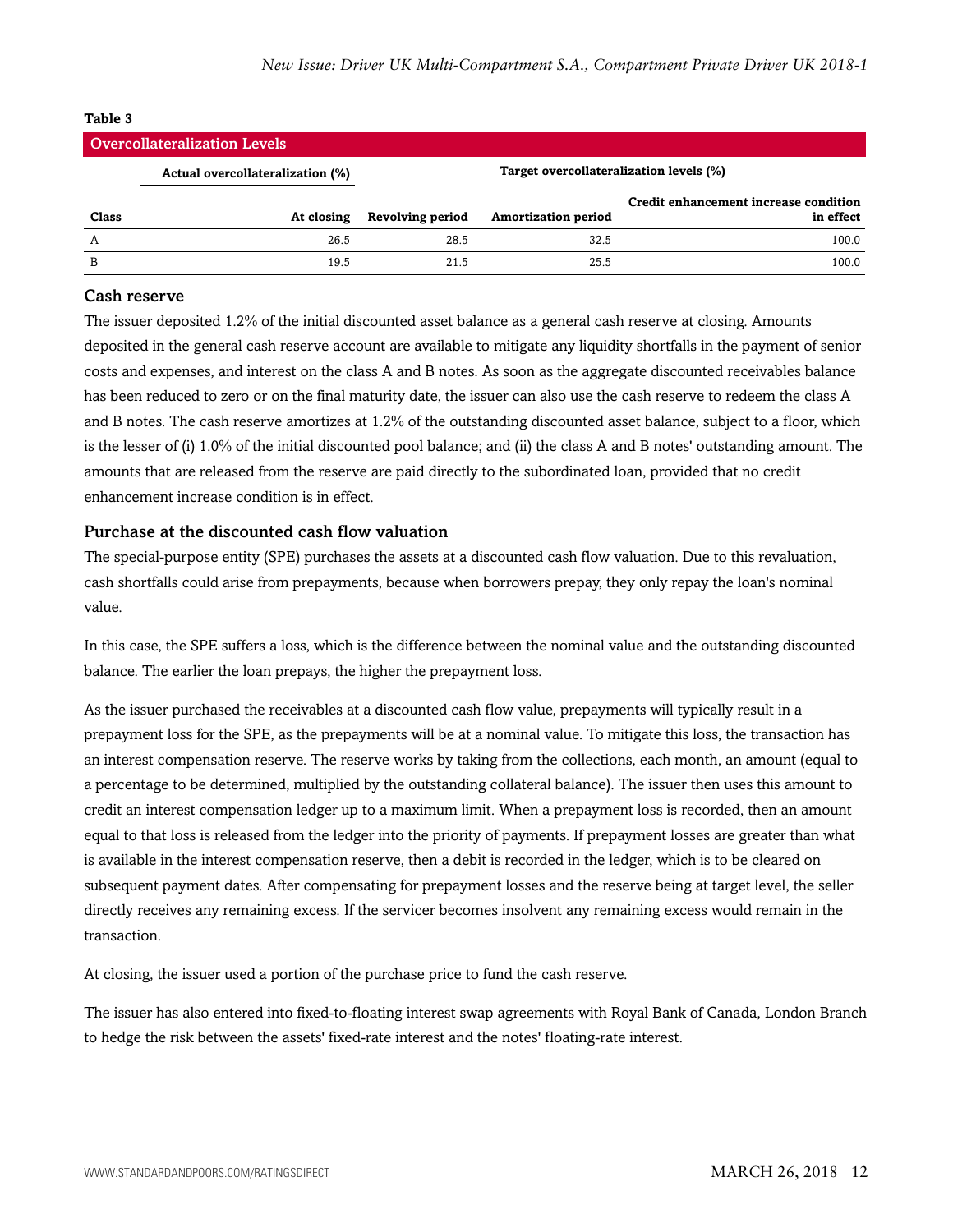## <span id="page-12-0"></span>Mitigation Of Seller Risks

#### Commingling risk

Borrower collections are paid into the servicer collection bank account, which was opened in the name of, and for the benefit of, Volkswagen Financial Services (UK) as the servicer. These collections are not heavily concentrated on any specific monthly day and the majority of collections are received via direct debit. Transfers from the servicer collection bank account provider into the issuer distribution account occur monthly on each payment date, if the monthly remittance condition under the transaction documents is satisfied.

Volkswagen Financial Services (UK) does not provide a declaration of trust for the issuer or security trustee's benefit connected with these collections sitting in the servicer collection bank account.

In order to mitigate potential commingling risk, if the monthly remittance condition is no longer satisfied, i.e., if the servicer becomes ineligible, in accordance with our current counterparty criteria, the servicer would advance an amount of collections to the issuer.

The servicer transfers, within 14 days after the monthly remittance condition is no longer satisfied, but no later than 11 business days of the preceding monthly period, two weeks' worth of expected collections in advance from its own funds. Therefore, the SPE always receives at least one month of expected collections in advance. Twice a month, the servicer nets collections advanced in the previous month against the collections that it has actually received for the relevant two-week period.

Given the biweekly account sweeps after the monthly remittance condition is no longer satisfied, and the servicer's well-established operational capacities in combination with the swift borrower notification requirement implemented in the transaction documents, we have assumed that the transaction's structure mitigates commingling risk.

#### Setoff risk

Volkswagen Financial Services (UK) is not a deposit taking institution, so there is no deposit setoff risk in the transaction. However, there is setoff risk from borrowers who are also the seller's employees and we have sized for this potential loss when running our cash flow stresses.

## <span id="page-12-1"></span>Collateral Description

As of Feb. 28, 2018, based on the pool, the collateral pool backing the notes comprises 67,642 loan contracts (see table 4). The discount rate for the pool is 5.1544%. The largest single borrower concentration is 0.02%, and the top 20 borrowers comprise about 0.35% of the pool, by discounted principal balance. The average outstanding loan balance is £18,479.73. There aren't any maintenance components in the contracts sold. Each borrower has paid at least two installments. This transaction contains:

• 93.66% PCP loans that have a larger final installment at the end of the contract. In the case of PCP loans, at contract maturity, the borrower can choose between: (i) retaining the vehicle and making the balloon payment; or (ii) returning the vehicle to the lender, discharging all liability; the issuer is therefore directly exposed to market value risk.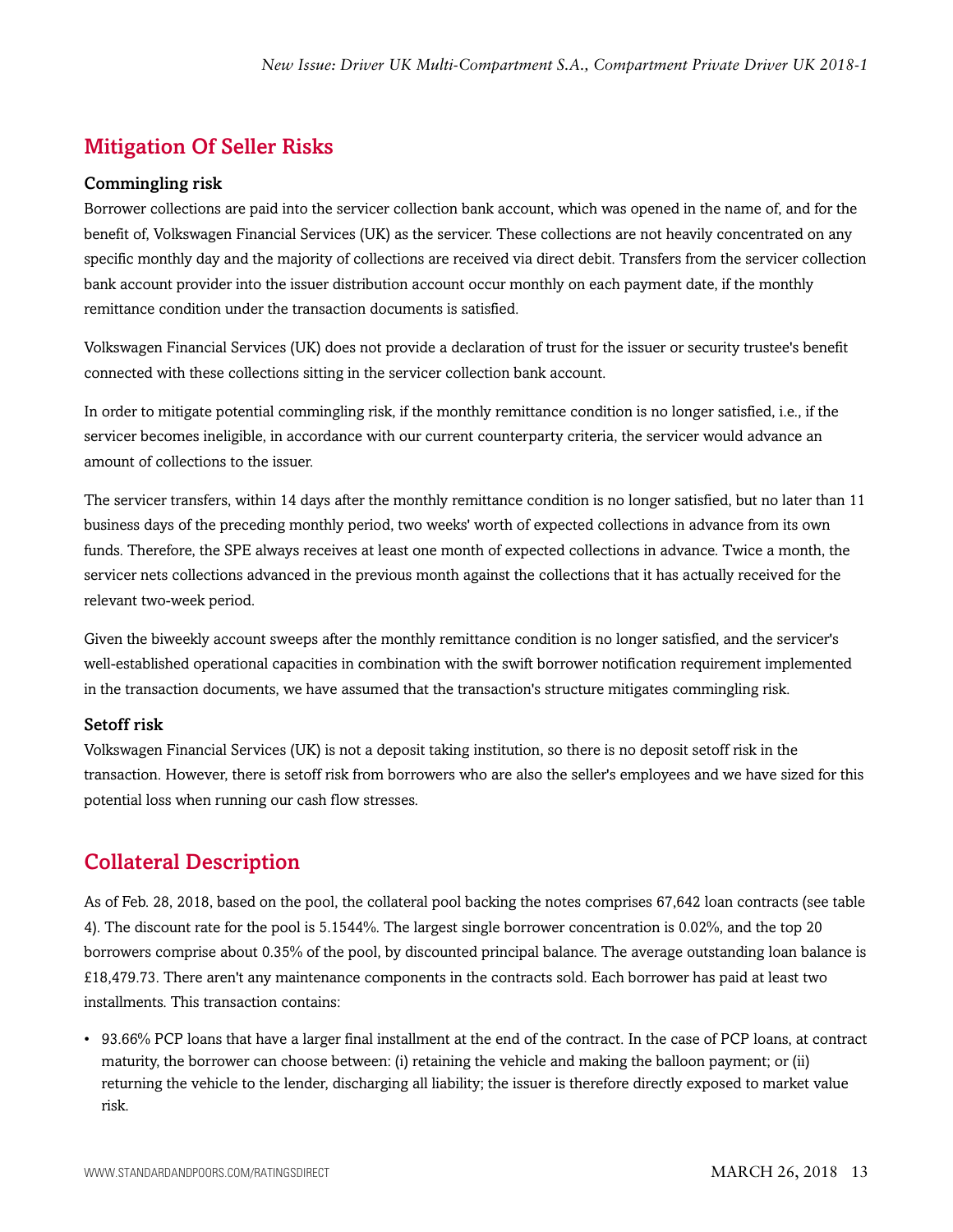• 6.34% hire purchase (HP) agreements are loans that amortize in equal installments.

#### **Table 4**

| <b>Collateral Distribution Of The Pool</b>              |                                    |                                    |
|---------------------------------------------------------|------------------------------------|------------------------------------|
| <b>Pool characteristics</b>                             | Private Driver UK 2018-1*          | Driver UK six*                     |
| Originator                                              | Volkswagen Financial Services (UK) | Volkswagen Financial Services (UK) |
| Country                                                 | U.K.                               | U.K.                               |
| Pool cut-off date                                       | Feb. 28, 2018                      | Aug. 31, 2017                      |
| Closing date                                            | March 26, 2018                     | Sept. 25, 2017                     |
| Aggregate discounted principal balance outstanding (£)  | 1,250,005,566.84                   | 450,001,234.61                     |
| Discount rate (%)                                       | 5.1544                             | 4.2390                             |
| Average remaining discounted loan principal balance (£) | 18,479.73                          | 18,395.18                          |
| Weighted-average life (months)                          | 30                                 | 30                                 |
| Weighted-average original term (months)                 | 46.25                              | 45.88                              |
| Weighted-average remaining term (months)                | 40.35                              | 40.99                              |
| Weighted-average seasoning (months)                     | 5.84                               | 4.84                               |
| Percentage of pool discounted principal balance (%)     |                                    |                                    |
| Share of PCP                                            | 93.66                              | 93.38                              |
| Share of HP                                             | 6.34                               | 6.62                               |
| Balloon/residual value component                        | 49.39                              | 47.20                              |
| Share of new vehicles                                   | 67.97                              | 69.85                              |
| <b>Engine type</b>                                      |                                    |                                    |
| Gasoline                                                | 56.55                              | 52.80                              |
| Diesel                                                  | 43.45                              | 47.20                              |
| Other                                                   |                                    |                                    |
| EA 189 affected engines                                 | 1.76                               | 2.75                               |
| Collection method - direct debit                        | 99.89                              | 99.84                              |
| Private obligor                                         | 97.04                              | 97.02                              |
| Commercial obligor                                      | 2.96                               | 2.98                               |
| Audi                                                    | 51.49                              | 49.94                              |
| Volkswagen                                              | 30.93                              | 31.60                              |
| Skoda                                                   | 8.79                               | 9.54                               |
| Seat                                                    | 5.64                               | 5.52                               |
| Other                                                   | 3.14                               | 3.41                               |

\*The pool is based on an aggregate discounted principal balance. PCP--Personal contract plan. HP--Hire purchase.

The balloon payment is a payment obligation of the borrower, who can settle it:

- Keeping the vehicle and paying in cash;
- Selling the vehicle to the car dealer for a purchase price that equals the balloon payment; or
- Refinancing the balloon payment by entering into a new loan with Volkswagen Financial Services (UK).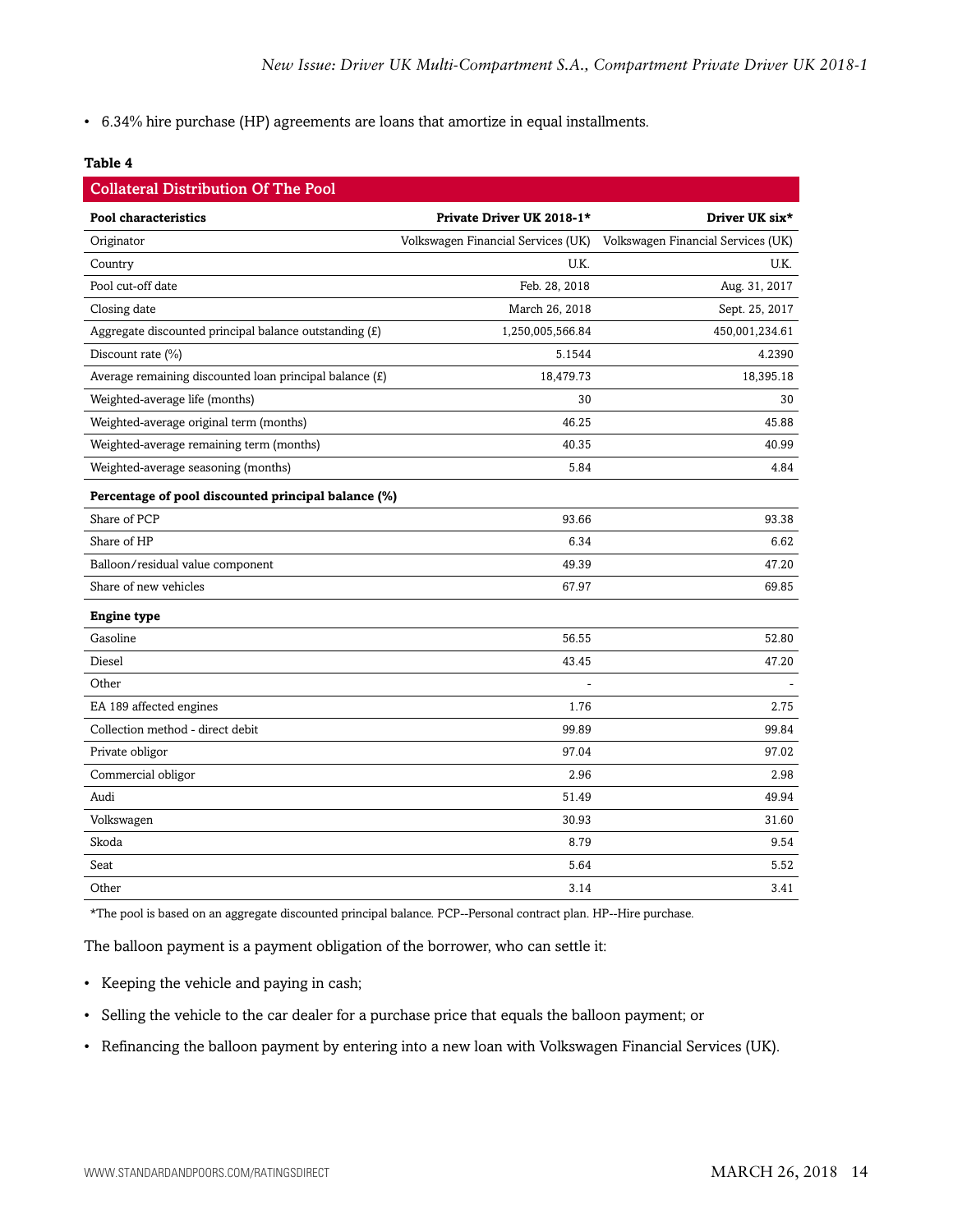## <span id="page-14-0"></span>Credit And Cash Flow Analysis

Our rating analysis includes an assessment of the credit risk inherent in the transaction. We analyze various stress scenarios and their effects on the transaction's cash flow by applying our European auto ABS criteria.

## <span id="page-14-1"></span>Credit Analysis

#### Managed portfolio

Volkswagen Financial Services (UK)'s managed portfolio shows a stable performance in delinquency. The balance of 90+ days delinquent contracts as a percentage of the end of month outstanding balance increased to 0.18% in December 2017 from 0.16% in December 2016.

#### **Table 5**

| Volkswagen Financial Services (UK)'s Managed Portfolio                                                  |                    |       |       |       |       |       |       |       |
|---------------------------------------------------------------------------------------------------------|--------------------|-------|-------|-------|-------|-------|-------|-------|
|                                                                                                         | Year ended Dec. 31 |       |       |       |       |       |       |       |
|                                                                                                         | $2017*$            | 2016  | 2015  | 2014  | 2013  | 2012  | 2011  | 2010  |
| No. of total retail contracts outstanding at end of the period<br>$(excluding$ terminations; mil. $E$ ) | 11,160             | 9,796 | 8,209 | 6,621 | 5,205 | 4,081 | 3,261 | 2,695 |
| Delinquencies (%) §                                                                                     |                    |       |       |       |       |       |       |       |
| 31-60 days                                                                                              | 0.31               | 0.22  | 0.19  | 0.22  | 0.29  | 0.34  | 0.32  | 0.40  |
| 61-90 days                                                                                              | 0.13               | 0.11  | 0.10  | 0.12  | 0.14  | 0.14  | 0.15  | 0.16  |
| 90-plus days                                                                                            | 0.18               | 0.16  | 0.26  | 0.21  | 0.25  | 0.19  | 0.26  | 0.33  |
| <b>Total Delinquencies</b>                                                                              | 0.62               | 0.48  | 0.55  | 0.54  | 0.68  | 0.67  | 0.73  | 0.89  |
| Country index 90-plus days (if available)                                                               | 0.13               | 0.12  | 0.17  | 0.10  | 0.17  | 0.08  | 0.11  | 0.17  |

\*As of October 2017. §As a percentage of the month-end receivables balance.

#### Gross losses and gross loss multiples

We received from the originator quarterly static gross loss and net loss data from September 2002 to October 2017.

Charts 2 to 5 show aggregated gross and net losses after loans were classified by the servicer as hostile terminated or voluntary terminated for the whole pool (HP and PCP loans for new and used vehicles).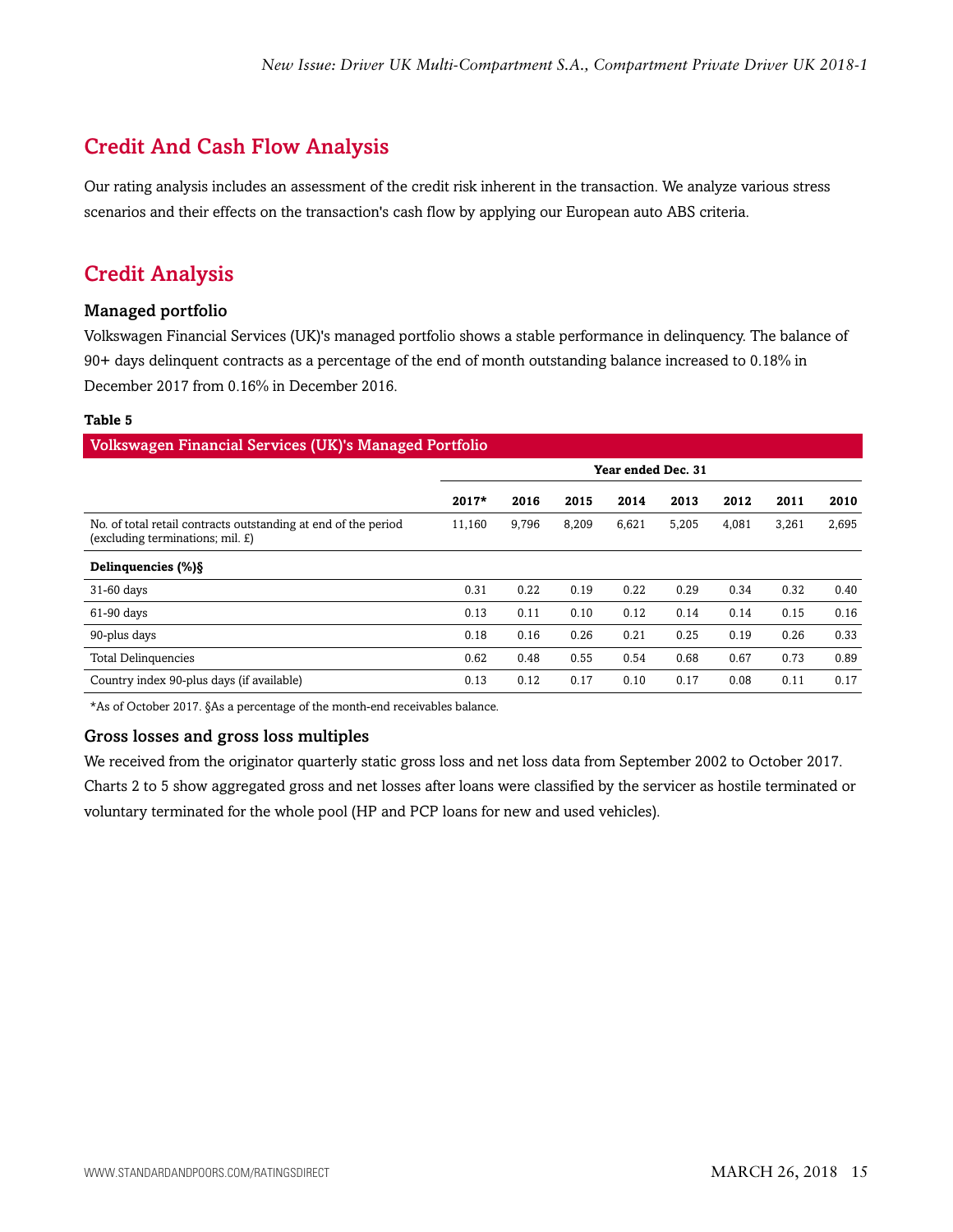#### **Chart 2**



#### **Cumulative Gross Loss Curves: HT Total Pool**

Copyright © 2018 by Standard & Poor's Financial Services LLC. All rights reserved.

#### **Chart 3**

#### **Cumulative Gross Loss Curves: VT Total Pool**



Copyright © 2018 by Standard & Poor's Financial Services LLC. All rights reserved.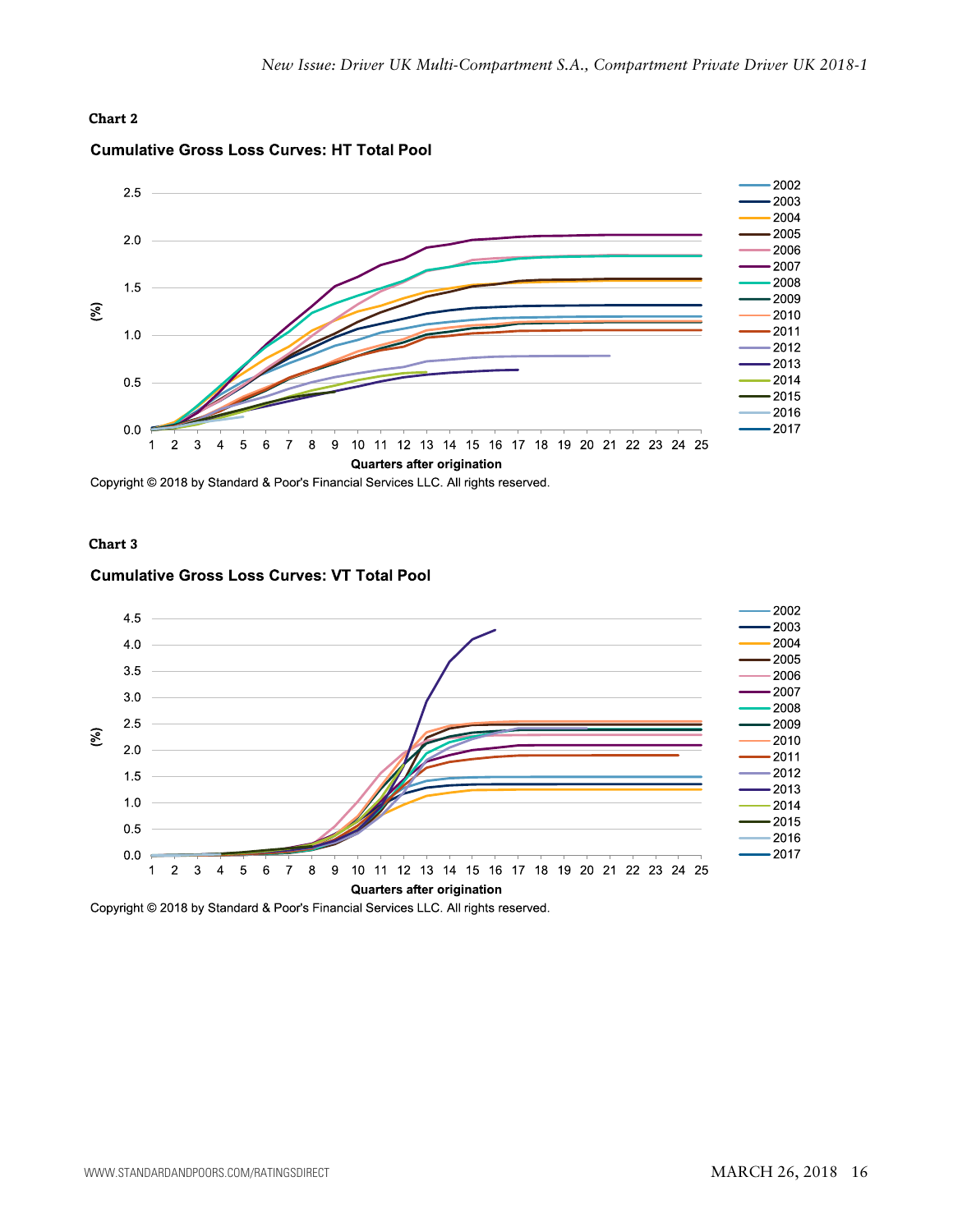#### **Chart 4**



#### **Cumulative Net Loss Curves: HT Total Pool**

Copyright © 2018 by Standard & Poor's Financial Services LLC. All rights reserved.

#### **Chart 5**



#### **Cumulative Net Loss Curves: VT Total Pool**

Copyright © 2018 by Standard & Poor's Financial Services LLC. All rights reserved.

We have analyzed four different subpools depending on the type of vehicle (new or used), and the type of loan (HP or PCP).

We set our gross loss base-case assumptions for a total of eight subpools split between loan type (HP or PCP), vehicle type (new or used), and gross loss type (hostile terminated or voluntary terminated). When sizing our base-case gross loss assumptions we took into consideration our latest U.K. economic outlook and the performance of the outstanding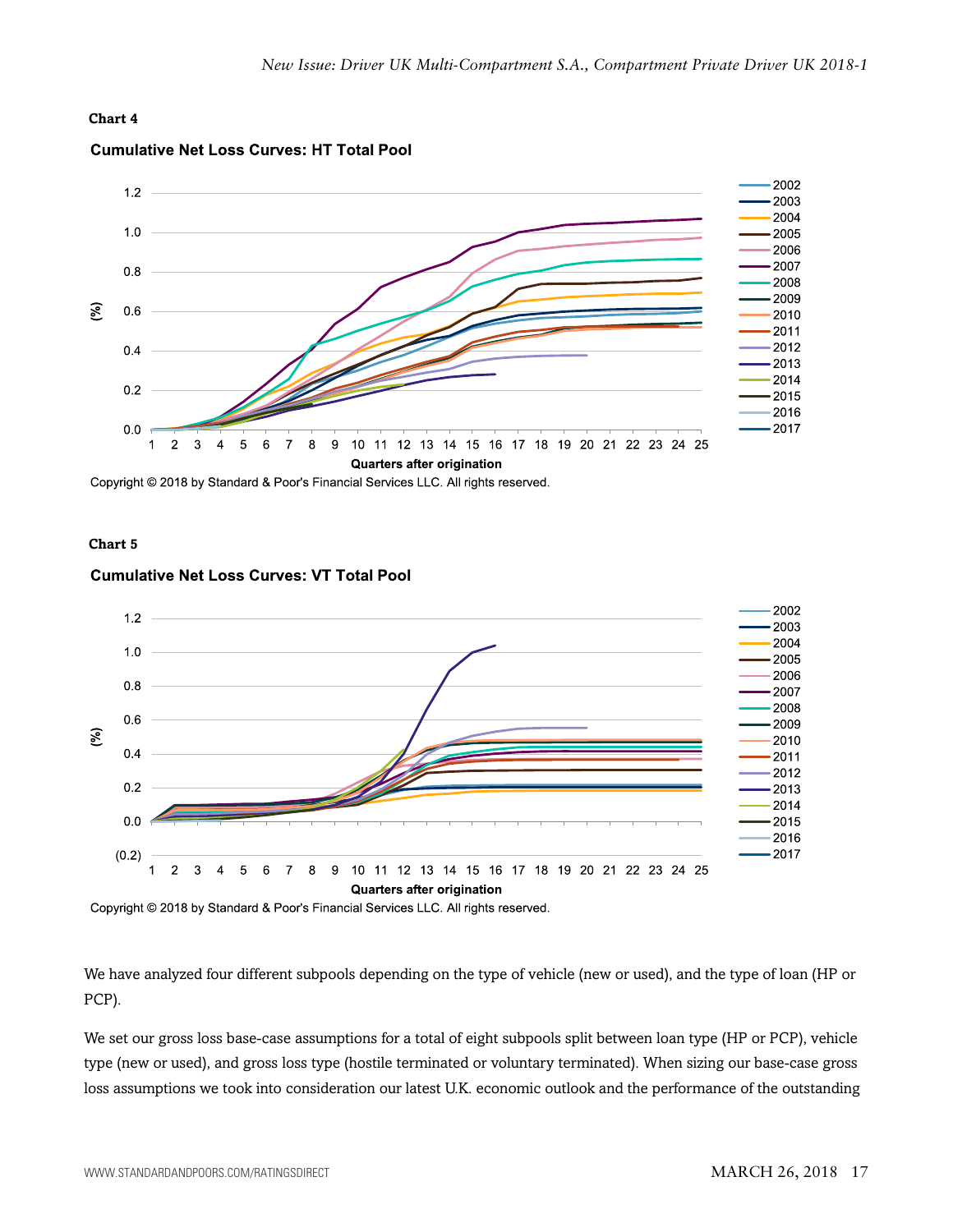Driver UK transactions. To incorporate the risk of portfolio deterioration through adverse replenishment, we have constructed a worst-case pool based on the portfolio concentration limits dictated by the eligibility criteria and have calculated the weighted-average gross loss base case for the total pool based on this, rather than on the pool composition. We set our gross loss multiples taking into consideration the originator's experience and the quality of the data provided. Table 6 summarizes our credit assumptions.

#### **Table 6**

#### Cumulative Gross Loss Rate and Cumulative Recovery

| <b>Subpools</b>                            |                     |                               | <b>Base-case gross</b><br>losses $(\%)$ |      | <b>Stressed recoveries for HT</b><br>and VT $(\%)$ |       |
|--------------------------------------------|---------------------|-------------------------------|-----------------------------------------|------|----------------------------------------------------|-------|
|                                            | Closing pool<br>(%) | Worst pool composition<br>(%) | HТ                                      | VT   | HТ                                                 | VT    |
| PCP new                                    | 66.86               | 50.00                         | 1.30                                    | 4.00 | 40.00                                              | 40.00 |
| PCP used                                   | 26.80               | 50.00                         | 2.40                                    | 5.00 | 40.00                                              | 40.00 |
| HP new                                     | 1.12                | ۰                             | 1.30                                    | 1.00 | 40.00                                              | 40.00 |
| HP used                                    | 5.22                | $\sim$                        | 1.70                                    | 1.70 | 40.00                                              | 40.00 |
| Weighted-average closing pool              |                     |                               | 1.58                                    | 4.08 | 40.00                                              | 40.00 |
| Weighted-average worst pool<br>composition |                     |                               | 1.85                                    | 4.50 | 40.00                                              | 40.00 |

HP--Hire purchase agreements. PCP--Personal contract plan. HT--Hostile terminated. VT--Voluntary terminated.

The loss numbers in table 6 comprise both hostile and voluntary terminations. We analyzed both types of terminations separately. Under HP and conditional sale agreements (PCP), losses incurred through voluntary terminations are borne through the obligor's option, arising under the U.K. Consumer Credit Act, to hand the car back once the obligor has paid 50% of the total cost of credit. The risk of voluntary termination generally arises when obligors are in negative equity.

In relation to hostile terminations, borrowers' credit performance has slightly improved during the last couple of years; we consider that the U.K. auto securitization performance witnessed to date may begin to weaken due to the macroeconomic environment. Our credit assumptions reflect this outlook. We have maintained our assumptions for each subpool in comparison to Driver UK six.

On the other hand, the performance of the voluntary terminations subpool has deteriorated in recent years, in our view. Losses and the frequency of contracts exercising the right to voluntary terminate have increased over the past two years. In our opinion, this is mainly due to the used car market worsening performance. The rapid expansion of the new car market after the financial crisis, particularly through PCP lending, is translating into an increasing number of used vehicles now being returned, therefore putting pressure in the used car market. Historical information for voluntary terminations that the seller provided to us confirmed this trend, and shows deterioration for the younger cohorts. We have maintained the voluntary terminations assumptions for each subpool that we used in our analysis of Driver UK six.

We have adjusted our view of the worst pool composition due to a longer revolving period in comparison with Driver UK six. Under our view of the worst pool composition, our gross loss base-case assumption for the securitized pool is 1.85% for hostile terminations, and 4.50% for voluntary terminations.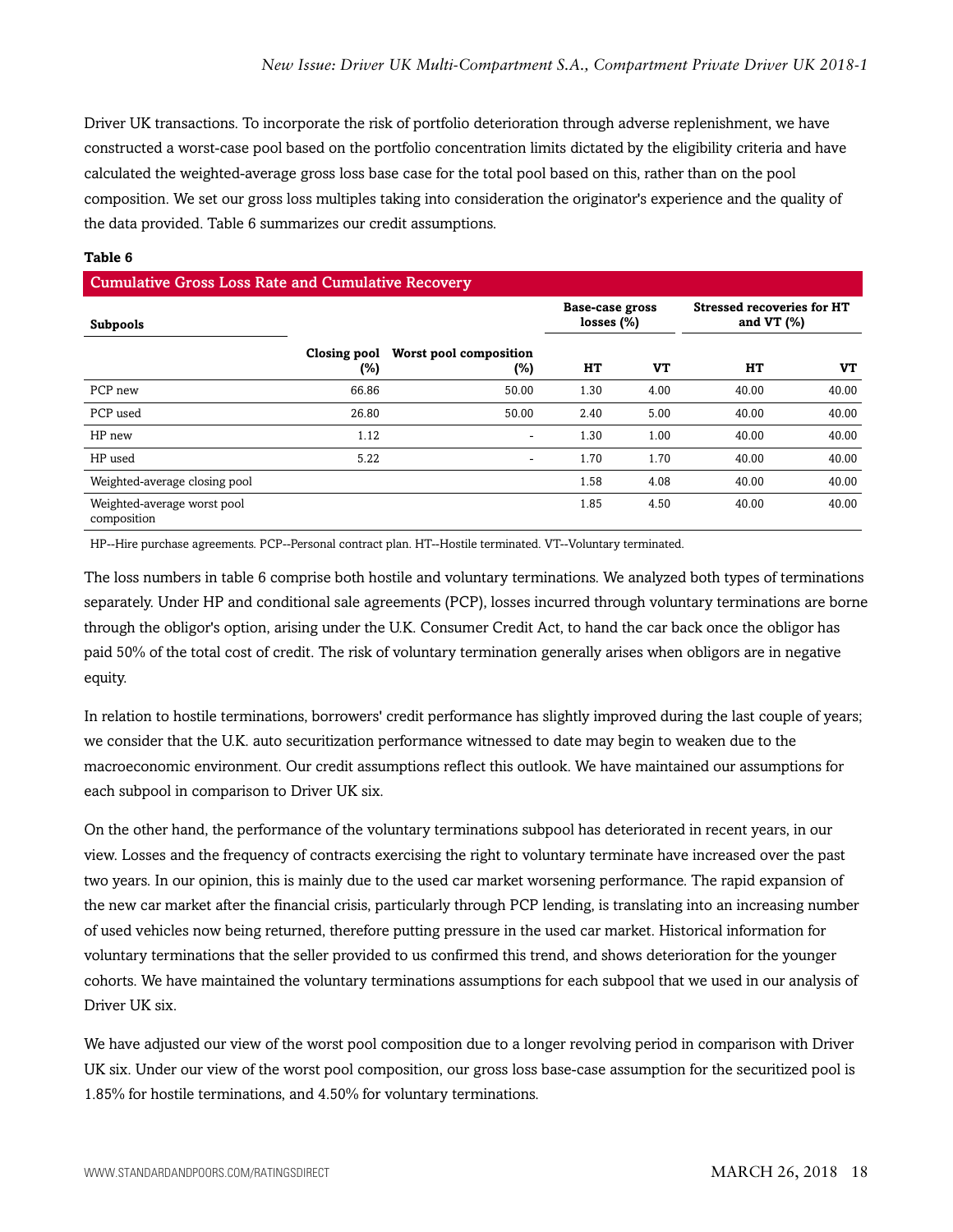We have assumed a gross loss multiple for hostile terminated receivables of 4.60x at a 'AAA' rating level and 3.17x at a 'A+' rating level. We have assumed a multiple of 2.1x for voluntary terminated receivables at a 'AAA' rating level and 1.73x at a 'A+' rating level. We stressed PCP residual value risk as an additional loss to the figures in table 6.

#### **Table 7**

| <b>Loss Multiples</b> |      |                                                                                                  |  |  |  |  |  |  |
|-----------------------|------|--------------------------------------------------------------------------------------------------|--|--|--|--|--|--|
|                       |      | Rating level Hostile terminations-gross loss multiple Voluntary terminations-gross loss multiple |  |  |  |  |  |  |
| AAA (sf)              | 4.60 | 2.10                                                                                             |  |  |  |  |  |  |
| $A + (sf)$            | 3.17 | 1 73                                                                                             |  |  |  |  |  |  |

Residual value analysis

In addition to the hostile termination (credit losses) and voluntary termination losses applied as outlined in table 6 above, we applied separate residual value losses to the balloon instalments of the PCP loans that remain after considering prepayments and the other losses. If a car dealer does not meet its obligation under the dealer repurchase agreement, the transaction would be fully exposed to residual value risk.

We assumed an adjusted market value decline of 41.6% in our 'AAA' rating scenario and of 31.1% in our 'A+' rating scenario. These assumptions build mainly on our assessment of the country characteristics, a softening of diesel vehicles market value, fleet composition, and the originator residual value setting policy, in addition to our standard market value decline assumption. We also applied a risk frequency of 90%.

Therefore, we applied a residual value loss of 37.42% in the 'AAA' rating scenario and 25.36% in the 'A+' rating scenario on the residual value portion.

#### **Chart 6**

#### **Securitized Portfolio**

**Contract Balloon Maturity Profile** 



Copyright © 2018 by Standard & Poor's Financial Services LLC. All rights reserved.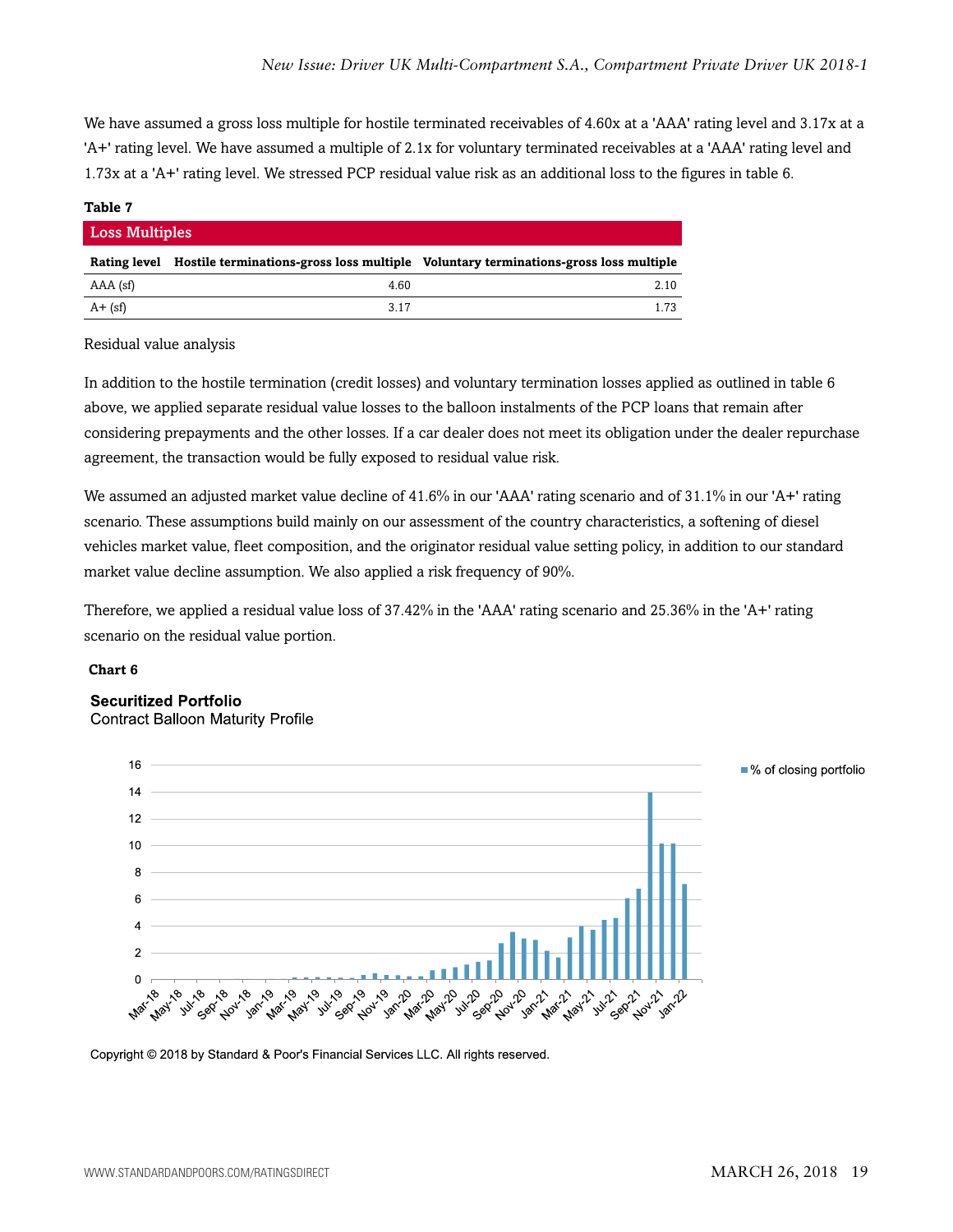#### Recovery timings and recovery rate haircuts

Recoveries comprise of a combination of vehicle sale proceeds and ancillary payments (invoices, guarantees, etc.) received from the borrowers. The originator has provided monthly static cumulative recoveries data from January 2005 to October 2017. In a similar manner to gross losses, we have assigned base-case recoveries to eight subpools split between loan, vehicle, and gross loss type as shown in table 6.

We have set our stressed assumptions with a recovery period of 12 months. Under our assumptions, amounts will be recovered in month 12.

#### No title over the equipment

The issuer does not have any rights over the vehicles itself, but only in connection with the sale proceeds of the assets. Accordingly, in case of seller insolvency, the issuer is reliant on any insolvency official taking appropriate steps to sell the assets. Because the sale proceeds have been assigned to the issuer, the insolvency official does not have any financial incentive to take such steps as it does not benefit the bankruptcy estate's creditors.

This risk is mitigated by the inclusion, at a senior level in the priority of payments, of an insolvency administrator's incentive fee.

In our analysis, to account for this risk, we considered that 4.5% of recovery proceeds would have to be paid to the insolvency administrator. We consider this level is sufficient to incentivize the insolvency official.

### <span id="page-19-0"></span>Cash flow analysis

In our cash flow modeling, we did not consider the revolving period, and so we analyzed the transaction's cash flows only during the amortization stage.

#### **Table 8**

| <b>Cash Flow Assumptions</b>                                                                   |                 |                 |
|------------------------------------------------------------------------------------------------|-----------------|-----------------|
|                                                                                                | <b>Class A</b>  | Class B         |
| Scenario                                                                                       | $AAA$ (sf)      | $A + (sf)$      |
| HT cumulative gross loss $(\%)$                                                                | 8.51            | 9.45            |
| VT cumulative gross loss $(\%)$                                                                | 5.86            | 7.79            |
| Recession start                                                                                | Closing         | Closing         |
| HT and VT cumulative gross loss curve $1\frac{1}{2}$ (evenly distributed across<br>30 months)  | 1/30 per period | 1/30 per period |
| HT and VT cumulative gross loss curve $2$ (%) (months $7.5/15/22.5/30$ )                       | 20/20/30/30     | 20/20/30/30     |
| Recoveries (%)(40% Recovery rate adjusted by purchase price as a<br>percentage of par)         | 39.2            | 39.2            |
| Recovery lag (months)                                                                          | 12              | 12              |
| Residual loss (applied over the survivor balloon portion after<br>prepayment and defaults) (%) | 37.42           | 25.36           |
| Residual realization lag (months)                                                              | 0               | $\Omega$        |
| Weighted-average coupon (%)                                                                    | 5.1544          | 5.1544          |
| Weighted-average coupon after compression/weighted-average<br>coupon compression (%)           | 5.1544          | 5.1544          |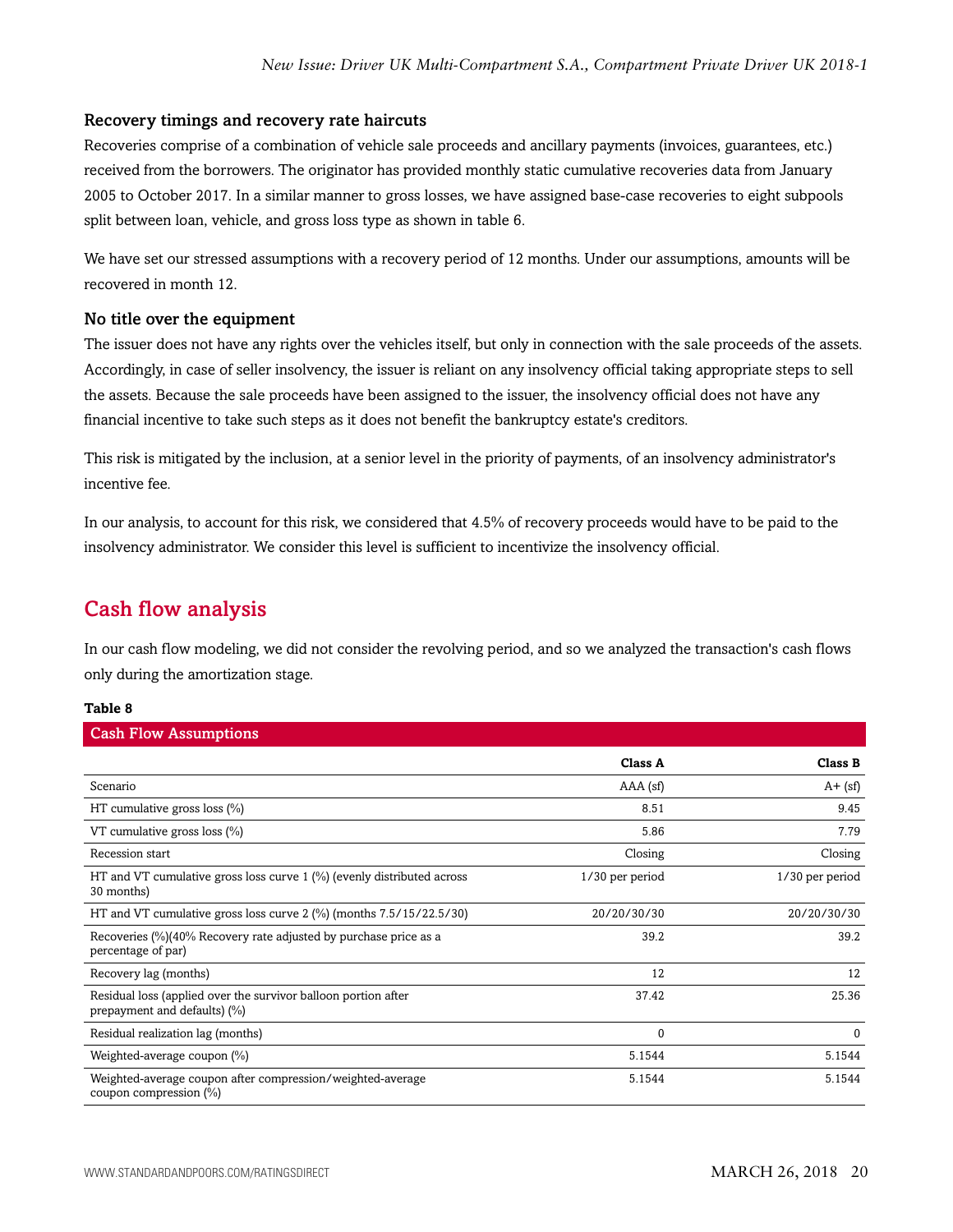#### **Table 8**

| <b>Cash Flow Assumptions (cont.)</b>                                                                        |                                                        |                                                        |
|-------------------------------------------------------------------------------------------------------------|--------------------------------------------------------|--------------------------------------------------------|
|                                                                                                             | Class A                                                | Class B                                                |
| Servicing fee $(\% )$                                                                                       |                                                        |                                                        |
| Fixed fees $(E)$                                                                                            | 100,000                                                | 100,000                                                |
| Other fees (insolvency administration incentive fee, as a percentage<br>over recoveries [HTs, VTs, and RVs] | 4.5                                                    | 4.5                                                    |
| CPR high $(\%)$                                                                                             | 30                                                     | 30                                                     |
| CPR low $(\%)$                                                                                              | 0.5                                                    | 0.5                                                    |
| Interest up                                                                                                 | Up from current level to 14% in<br>2% monthly increase | Up from current level to 14% in<br>2% monthly increase |
| Interest down                                                                                               | At the current level                                   | At the current level                                   |
| Interest flat                                                                                               | From current level to 0% in 2%<br>monthly decrease     | From current level to 0% in 2%<br>monthly decrease     |
| Commingling loss (%)                                                                                        | 0                                                      | $\mathbf 0$                                            |
| Set-off loss (%) (employee set off, other risks) applied on day 1 over<br>closing balance                   | 0.56                                                   | 0.56                                                   |
| Balloon/amortizing share (%)                                                                                | 52.7/47.3                                              | 52.7/47.3                                              |

HT--Hostile termination. VT--Voluntary termination. RV--Residual value. CPR--Constant prepayment rate.

We applied stressed losses equally for a period of 30 months. We stressed the prepayment rates and ran interest rate scenarios at the current levels, down to 0% and up to 12%. The SPE purchases the assets at a discounted cash flow valuation. We have also considered losses coming from prepayments due to asset price revaluations.

We also tested a negative interest rate scenario on the interest rate swaps, as the floating leg of the swaps does not contain a floor. We considered the exposure to negative interest rates for the amounts held in the issuer accounts, mainly collections and the cash reserve.

We have assumed asset yield to be equal to the discount rate of 5.1544% set out in the transaction documents, and have not sized any further coupon compression.

The model incorporates the payment structure including the sequential/pro rata amortization feature of the notes and the cash reserve's amortizing nature.

Our analysis indicates that the available credit enhancement for the class A and B notes is sufficient to withstand the credit and cash flow stresses that we apply at the 'AAA' and 'A+' rating levels, respectively.

Our ratings address not only the availability of funds for the full payment of interest and principal, but also the timeliness of these payments in accordance with the terms of the rated securities.

## <span id="page-20-0"></span>Scenario Analysis

This scenario analysis section incorporates:

- A description of our methodology and scenario stresses,
- Results of the effects of the stresses on ratings, and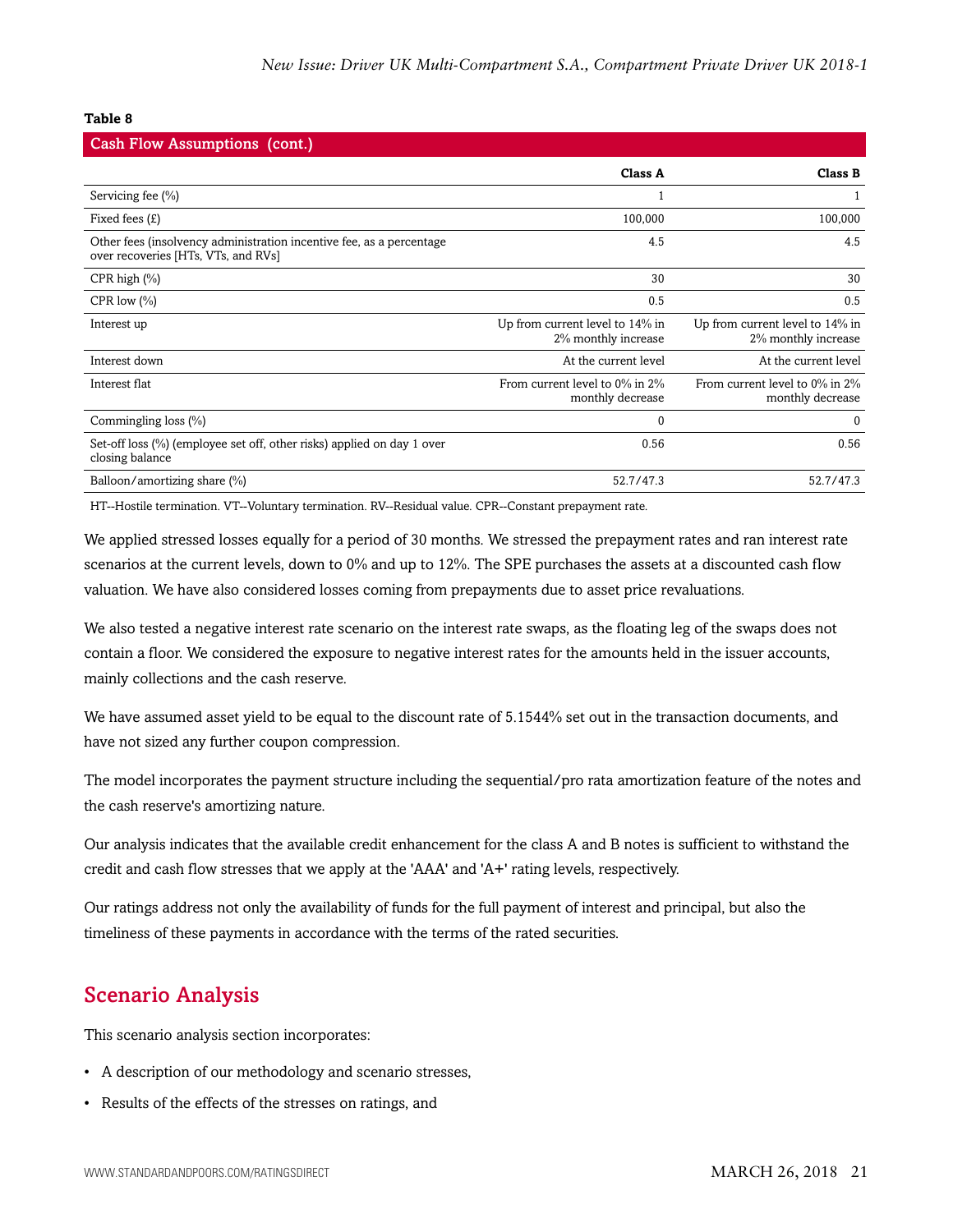• Results of the effects of the stresses on our cash flow analysis.

#### Methodology

When rating European auto and consumer ABS transactions, we have developed a scenario analysis and sensitivity-testing model framework. This demonstrates the likely effect of scenario stresses on the ratings in a transaction over a one-year outlook horizon. For this asset class, we consider scenario stresses over a one-year horizon to be appropriate, given the relatively short weighted-average life of the assets backing the notes. For these types of securities, there are many factors that could cause the downgrade and default of a rated note, including asset performance and structural features. However, for the purposes of this analysis, we focused on the three fundamental drivers of collateral performance, namely:

- Gross loss rate;
- Recovery rate; and
- Prepayment rate.

Given current economic conditions, the proposed stress scenarios reflect negative events for each of these variables. Increases in gross default rates could arise from a number of factors, including rises in unemployment and company insolvencies, together with falls in house prices and a reduction in the availability of credit. In addition, these effects would most likely cause collateral recovery rates to fall as the structural imbalance between supply and demand leads to reductions in asset prices. In this environment, we also expect prepayment rates to fall as fewer refinancing options leave obligors unable to prepay finance agreements and demand for replacement vehicles falls.

For this analysis, we have included two stress scenarios to demonstrate the transition of a rating on the notes (see table 9).

#### **Table 9**

| Scenario Stresses        |        |                                                                                     |
|--------------------------|--------|-------------------------------------------------------------------------------------|
| Rating variable          |        | Scenario 1 (relative stress to base case) Scenario 2 (relative stress to base case) |
| Gross loss rate          | 30.0   | 50.0                                                                                |
| Recovery rate            | (30.0) | (50.0)                                                                              |
| Constant prepayment rate | (20.0) | (33.3)                                                                              |

We intend our base-case assumptions for each transaction to be best estimates of future performance for the asset pool. Our approach in determining these base cases would take account of historically observed performance and an expectation of potential changes in these variables during the life of the transaction. The sensitivity of rated notes in each transaction will differ depending on these factors, in addition to structural features of the transaction including its reliance on excess spread, payment waterfalls, and levels of credit enhancement at closing.

For each proposed scenario stress, we separate the applied methodology into three distinct stages. In the first stage, we stress our expected base-case assumptions over a one-year period to replicate deviations away from our expected performance over the stress horizon. We assume that the stresses that we apply occur at closing, and apply gross losses based on our expectation of a cumulative default curve for the pool.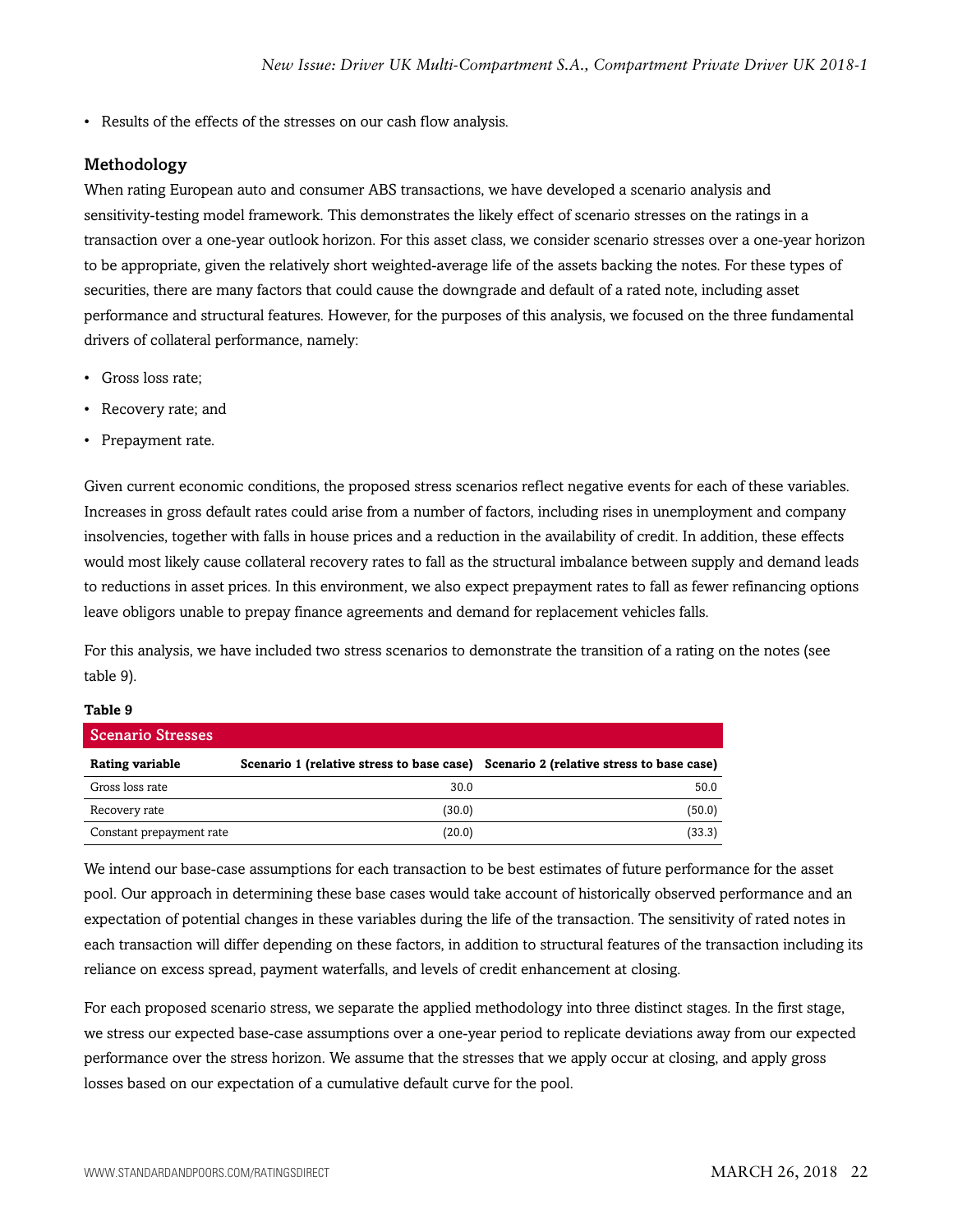The second stage applies our usual rating methodology, including revising our base-case assumptions at the one-year horizon to reflect the assumed deviations as a result of the stressed environment.

In the final stage of the analysis, we re-rate the transaction at the one-year horizon, after revising our base-case assumptions and applying our standard credit and cash flow stresses at each rating level. The output of the analysis shows the likely rating transition of the rated notes, given the applied stresses and the value and timing of any forecasted principal and interest shortfalls under the most stressful scenario.

#### Scenario stress and sensitivity analysis

When applying scenario stresses in the manner described above, we intend the results of this modeling to be a simulation of what could happen to the ratings on the notes for the given transaction. For the purposes of our analysis for this transaction, we applied the two scenarios described above in our cash flow modelling. Tables 10 and 11 show the implied base-case stresses and scenario stress results.

#### **Table 10**

Scenario Stresses **Horizontal stress of 12 months Rating variable Base-case Scenario 1 Scenario 2** Gross loss rate (HT) 1.85 2.41 2.78 Recovery rate (HT) 40 28.00 20.00 Gross loss rate (VT) 4.5 5.85 6.75 Recovery rate (VT) 40 28.00 20.00 Constant prepayment rate 10.00 8.00 6.70

HT--Hostile terminated. VT--Voluntary terminated.

#### **Table 11**

| <b>Scenario Stress Analysis: Rating Transition Results</b> |       |                |                        |  |
|------------------------------------------------------------|-------|----------------|------------------------|--|
| Scenario stress                                            | Class | Initial rating | Scenario stress rating |  |
| Scenario 1                                                 |       | $AAA$ (sf)     | AAA                    |  |
|                                                            | В     | $A + (sf)$     | А-                     |  |
| Scenario 2                                                 | А     | $AAA$ (sf)     | AAA                    |  |
|                                                            | В     | $A + (sf)$     | BBB-                   |  |

Where interest or principal shortfalls occur under the most senior notes, the holders of these notes and/or the trustee can call an event of default. This could lead to multiple events, such as the swap terminating (with the issuer needing to make termination payments), and the post-enforcement priority of payments being applied. All of these events would have an effect on the transaction's cash flows. For the purposes of the analysis above, we make a simplified assumption that the trustee will not call an event of default.

## <span id="page-22-0"></span>Monitoring And Surveillance

As part of our ongoing surveillance of this transaction, we regularly assess:

• The performance of the underlying pool, including defaults, delinquencies, and prepayments;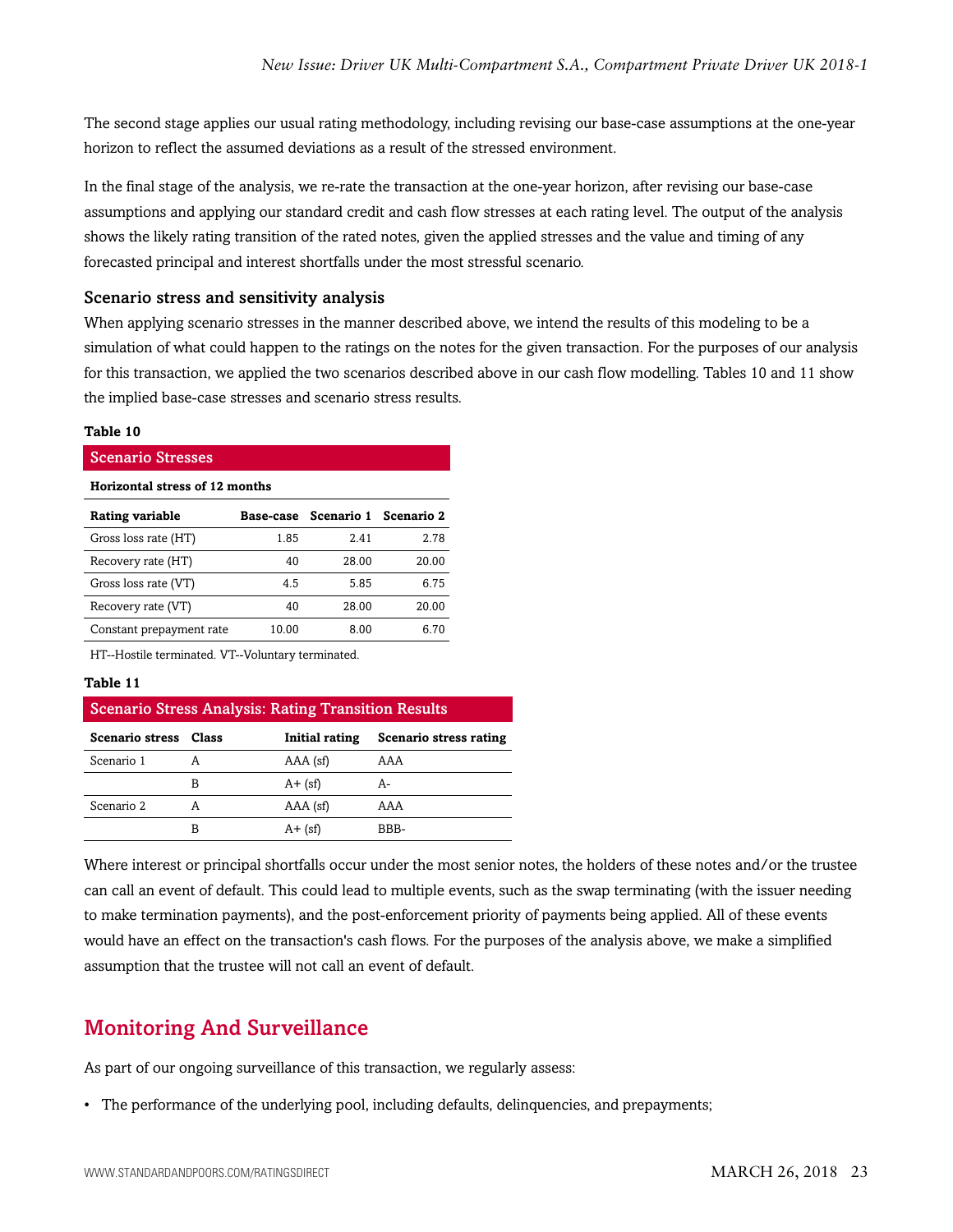- Progress on the implementation of the technical measures in the affected vehicles, including any change to the fuel economy figures, performance figures, or CO2 or noise emissions, and any effect on resale values;
- The supporting ratings in the transaction; and
- The servicer's operations and its ability to maintain minimum servicing standards.

## <span id="page-23-0"></span>Related Criteria

- Legal Criteria: Structured Finance: Asset Isolation And Special-Purpose Entity Methodology, March 29, 2017
- Criteria Structured Finance General: Ratings Above The Sovereign Structured Finance: Methodology And Assumptions, Aug. 8, 2016
- Criteria Structured Finance ABS: Methodology And Assumptions For European Auto ABS, Oct. 15, 2015
- Criteria Structured Finance General: Methodology: Criteria For Global Structured Finance Transactions Subject To A Change In Payment Priorities Or Sale Of Collateral Upon A Nonmonetary EOD, March 2, 2015
- Criteria Structured Finance ABS: Global Methodology And Assumptions For Assessing The Credit Quality Of Securitized Consumer Receivables, Oct. 9, 2014
- Criteria Structured Finance General: Global Framework For Assessing Operational Risk In Structured Finance Transactions, Oct. 9, 2014
- Criteria Structured Finance General: Global Framework For Cash Flow Analysis Of Structured Finance Securities, Oct. 9, 2014
- General Criteria: Methodology Applied To Bank Branch-Supported Transactions, Oct. 14, 2013
- Criteria Structured Finance General: Counterparty Risk Framework Methodology And Assumptions, June 25, 2013
- Criteria Structured Finance General: Global Derivative Agreement Criteria, June 24, 2013
- Criteria Structured Finance General: Criteria Methodology Applied To Fees, Expenses, And Indemnifications, July 12, 2012
- General Criteria: Methodology: Credit Stability Criteria, May 3, 2010
- Criteria Structured Finance General: Standard & Poor's Revises Criteria Methodology For Servicer Risk Assessment, May 28, 2009
- Criteria Structured Finance ABS: European Consumer Finance Criteria, March 10, 2000

## <span id="page-23-1"></span>Related Research

- European Auto ABS Index Report Q4 2017, March 7, 2018
- German Diesel Ban Brings Bad Air For Carmakers And Auto ABS, Feb. 28, 2018
- European Economic Snapshots For 1Q 2018 Published, Feb. 16, 2018
- Volkswagen Bank GmbH, Dec. 8, 2017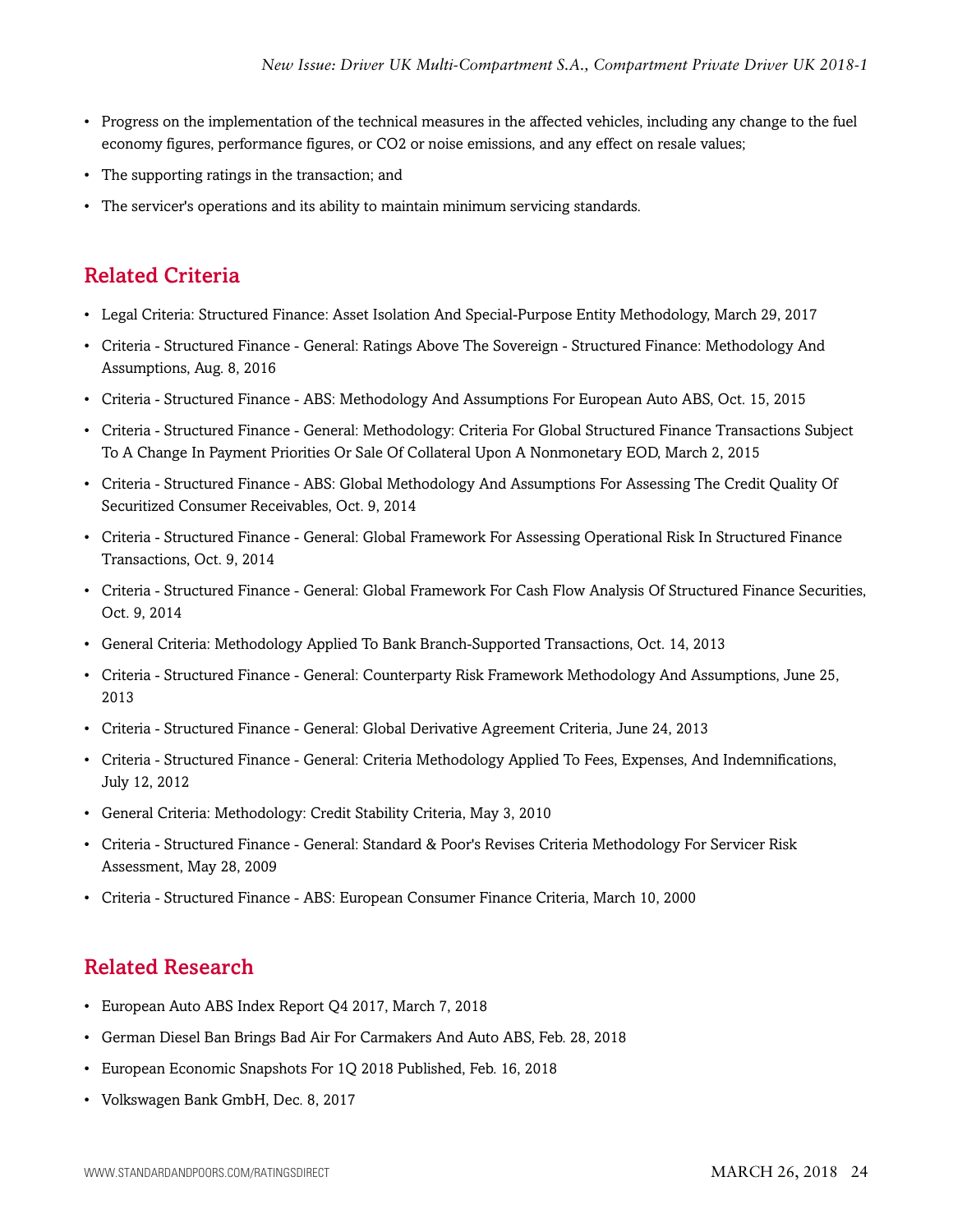- Volkswagen Financial Services AG, Dec. 8, 2017
- Volkswagen AG, Dec. 6, 2017
- EMEA Sector Roundup: Trends And Emerging Risks December 2017, Dec. 5, 2017
- Hope Overcomes Fears As The Fundamentals Propel Europe Forward, Dec. 5, 2017
- New Issue: DRIVER UK Multi-Compartment S.A., Compartment Driver UK six, Sept. 25, 2017
- 2017 EMEA ABS Scenario And Sensitivity Analysis, July 6, 2017
- Will Electric Vehicles Spark Residual Value Risk In European Auto ABS?, June 27, 2017
- Stalling Diesel Car Sales In Europe Could Weaken Auto ABS Collateral Performance, June 5, 2017
- Global Structured Finance Scenario And Sensitivity Analysis 2016: The Effects Of The Top Five Macroeconomic Factors, Dec. 16, 2016
- European Structured Finance Scenario And Sensitivity Analysis 2016: The Effects Of The Top Five Macroeconomic Factors, Dec. 16, 2016
- New Issue: DRIVER UK Multi-Compartment S.A., Compartment Driver UK four, Nov. 25, 2016
- How We Rate And Monitor EMEA Structured Finance Transactions, March 24, 2016
- Recent Volkswagen Announcement Has Potential To Affect Related ABS Transactions, Oct. 2, 2015